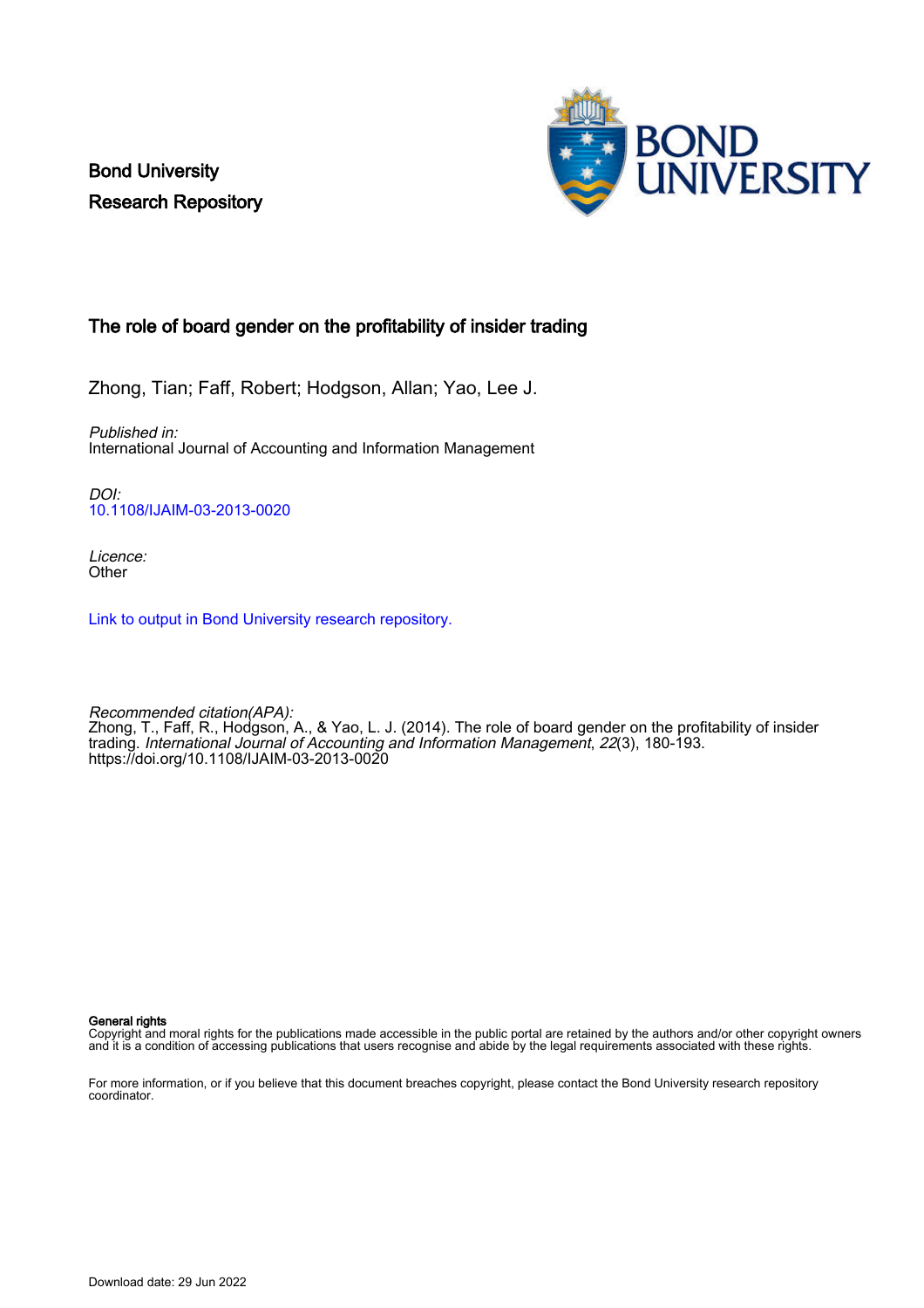© Emerald Publishing Limited.

This AAM is provided for your own personal use only.

It may not be used for resale, reprinting, systematic distribution, emailing, or for any other commercial purpose without the permission of the publisher.

# **Board gender and the profitability of insider trading**

### **Abstract**

**Purpose** – This paper examines the impact of female board membership on the profitability of corporate insider purchases.

**Design/methodology/approach** – We use a classic event study approach. We measure abnormal returns around the insider purchase events. We further analyze the cross-sectional variation of this market impact in terms of female board membership, controlling for a range of other factors.

**Findings** – We find a strong positive market reaction in the aggregated data and after decomposing transactions according to gender, we find that the profitability of female directors is statistically indistinguishable from their male counterparts. Additionally, we find evidence that with more females sitting on the board, the profitability of the male directors decreases― but the profitability of their female counterparts does not.

**Originality/value** – Our findings suggest that having females on the board, increases corporate governance of male directors. The results also suggest that female directors are no less inclined to exploit the asymmetric information advantage provided by board membership.

**Keywords:** Board gender; Insider trading; Corporate governance

**JEL Classification: G14; G34** 

**Article Classification: Research paper**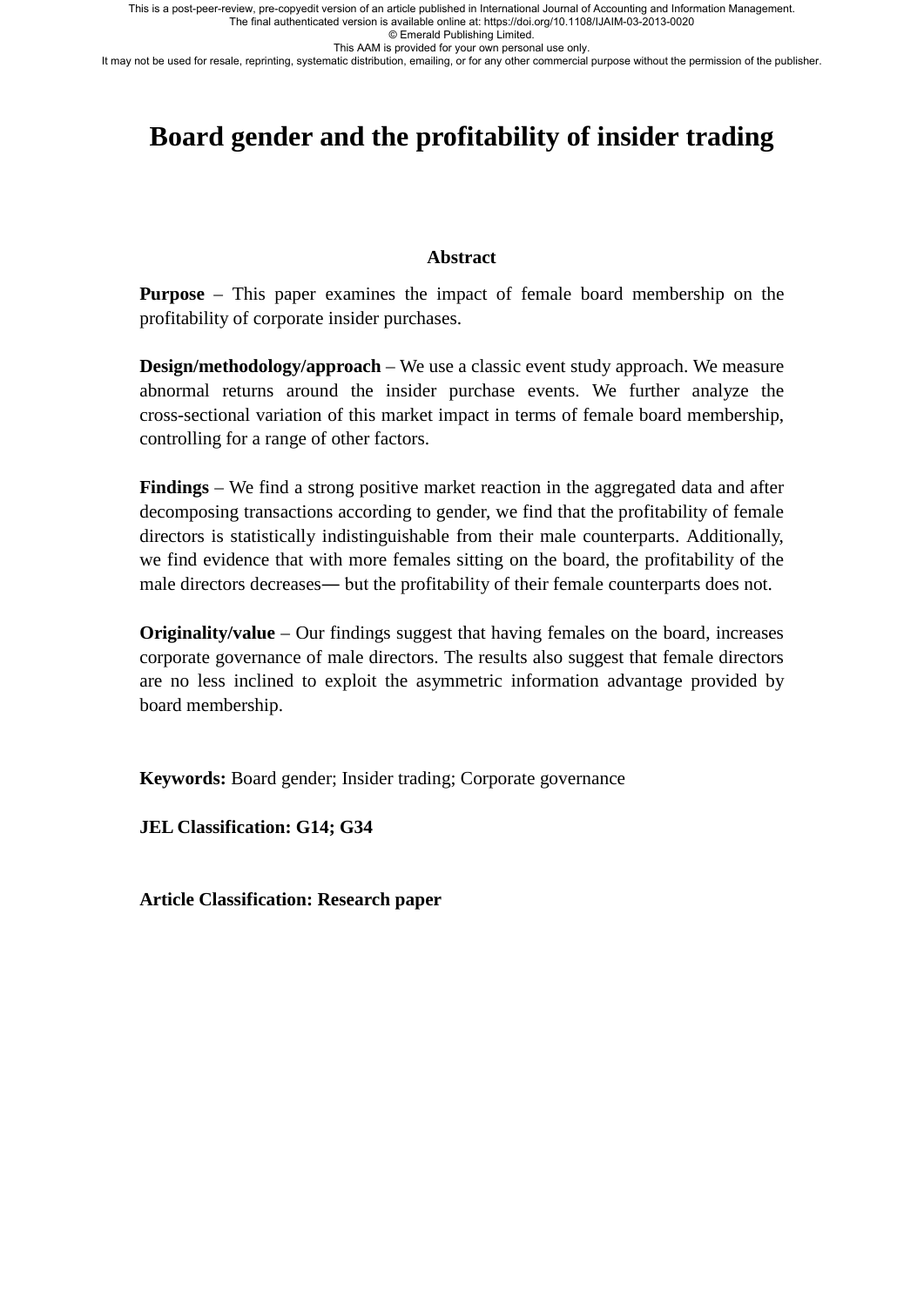© Emerald Publishing Limited.

This AAM is provided for your own personal use only.

It may not be used for resale, reprinting, systematic distribution, emailing, or for any other commercial purpose without the permission of the publisher.

### **1. Introduction**

This paper examines the impact of female board membership on the profitability of corporate insider trading. The interaction between gender and corporate insider trading is a specific extension of the relation between gender diversity and firm performance.<sup>[1](#page-2-0)</sup> If a board with more females is associated with stronger corporate governance (Nguyen and Faff, 2006-7; Adams and Ferreira 2009), it could be that corporate insider trading will be less prominent or that insiders are less inclined to undertake "exploitative" personal rent seeking opportunities in those companies. Further if female executives lead via trust rather than a hierarchical approach (Klenke 2003; Trinidad and Normore, 2005) then this type of management style might also affect inside trading behavior. Overall, for gender-diverse boards we investigate whether female directors, either themselves or through their influence on the board, seek to constrain insiders who wish to profit by their access to asymmetric information.

Our paper makes a twofold contribution to the literature. First, the study is novel in decomposing insider trading activities according to gender and examining the influence of gender-diverse boards through the interaction between gender and corporate insider trading. Second, we further explore female behavior by examining their influence over the trading activity of male directors, which is an important extension to the current debate that board gender diversity is associated with improved corporate governance of a firm.

<span id="page-2-0"></span><sup>1</sup> The evidence is mixed – refer to Section 2.2 for details.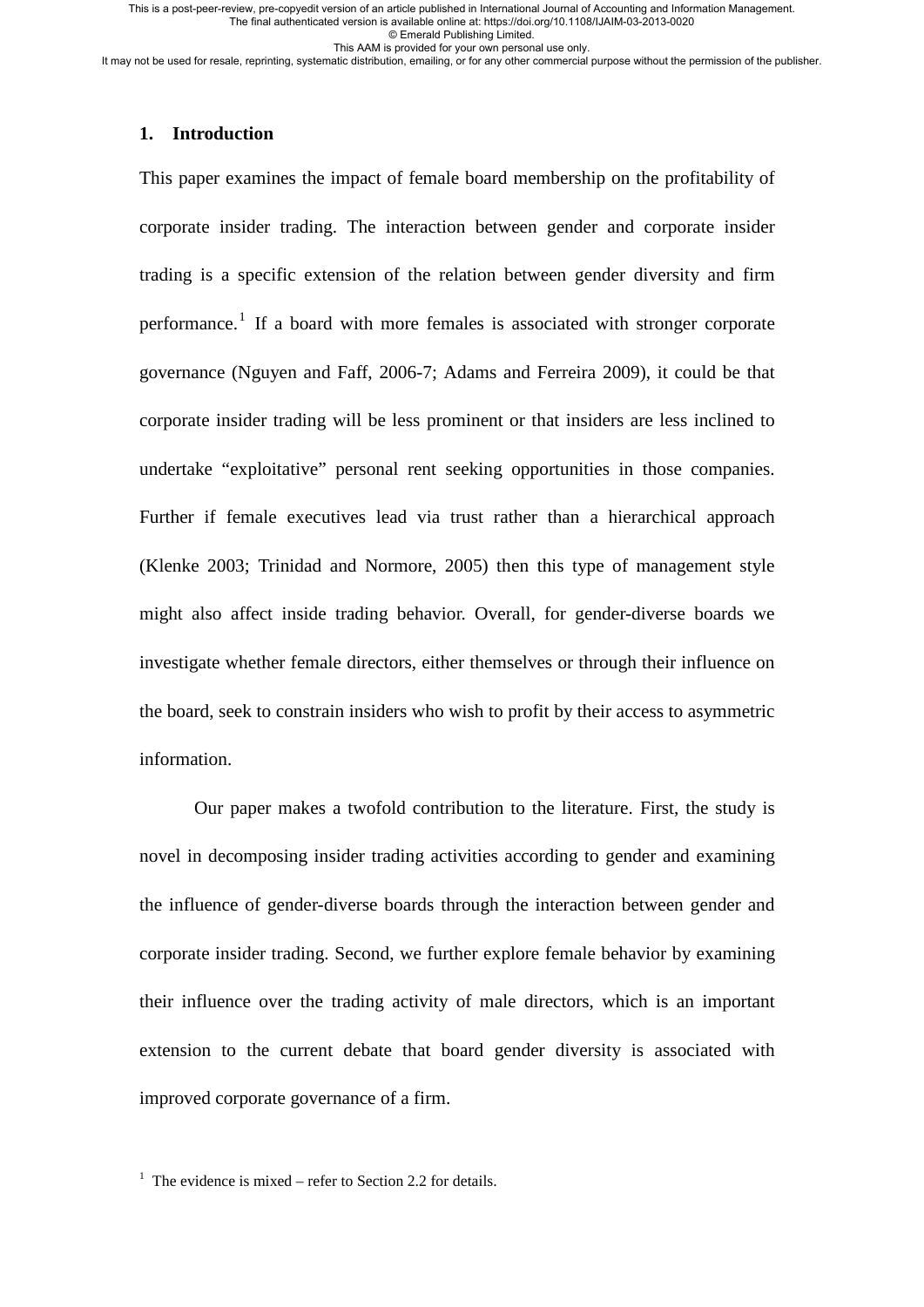© Emerald Publishing Limited.

This AAM is provided for your own personal use only.

It may not be used for resale, reprinting, systematic distribution, emailing, or for any other commercial purpose without the permission of the publisher.

Our main findings are as follows. We find strong baseline evidence that there is positive market reaction to directors' purchases, both statistically and economically. When our sample is partitioned into male and female transactions we find that the market reacts positively to both types of transactions, but statistically there is no difference in their profitability. We further find that the greater the number of females who sit on the board, the lower the insider trading profitability of male board members.

The remainder of this paper is organized as follows. Section 2 provides a literature review of both insider trading and board gender diversity, and outlines our hypotheses. Section 3 presents the empirical framework, while Section 4 reports the results. Section 5 concludes the paper, discussing the implications and directions for future research.

### **2. Brief literature review and hypothesis development**

### *2.1 Insider trading*

It has been argued that insider trading increases the informational efficiency of the market by expanding the existing information set held by investors through trading that either increases or reduces prices (John and Mishra 1990; Zhang 2001; and Chau and Vayanos, 2008). An opposing view is the belief that price changes, induced by inside trading represents rent extraction by corporate insiders, which in turn, has a detrimental impact on investor confidence. In addition, according to this opposing line of argument there is increased asymmetric insider trading and a fall in trading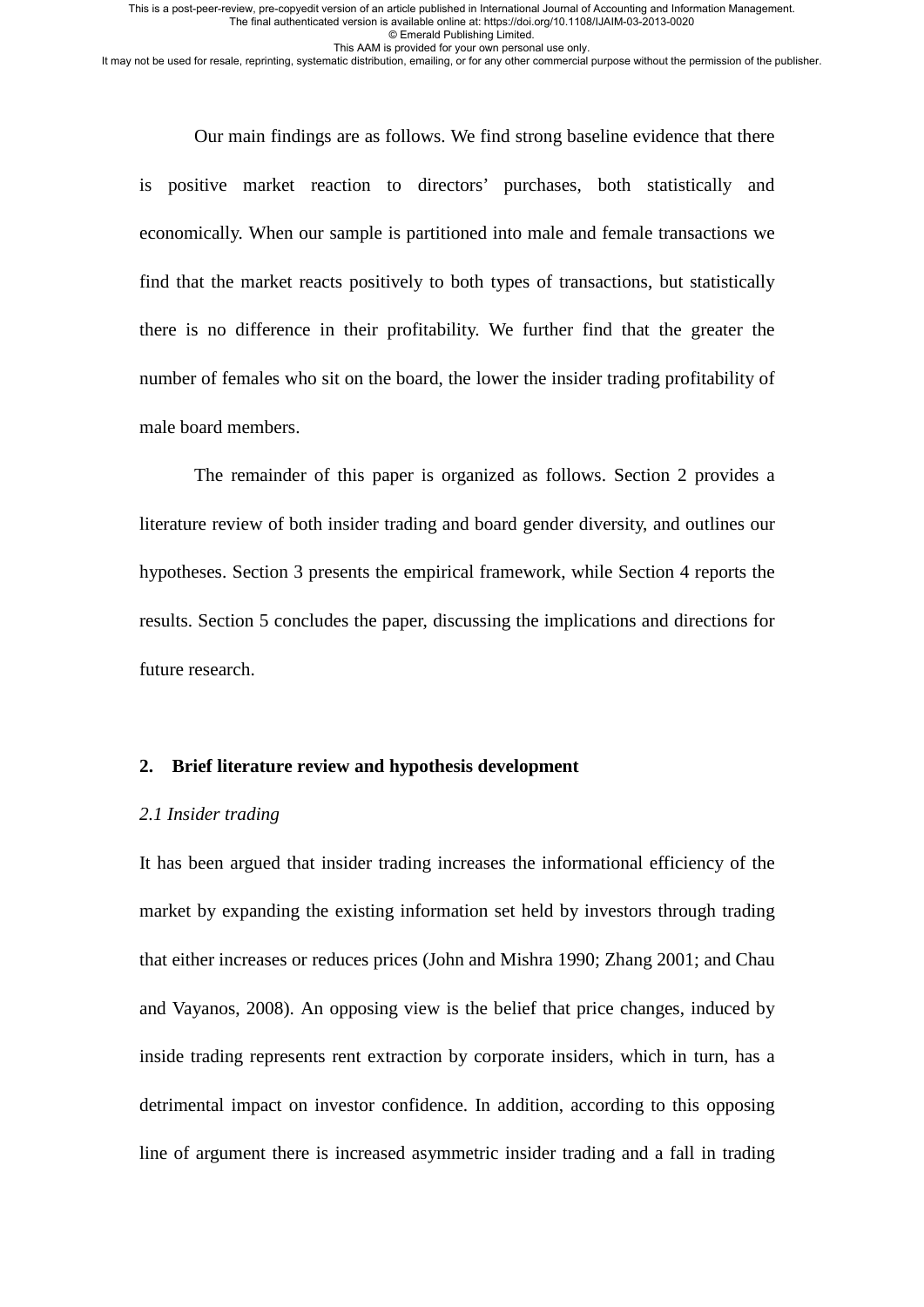© Emerald Publishing Limited.

This AAM is provided for your own personal use only.

It may not be used for resale, reprinting, systematic distribution, emailing, or for any other commercial purpose without the permission of the publisher.

liquidity for external traders which results in a decrease in market efficiency (Fishman and Hagerty, 1995).

Although the definition of insider trades applied across these papers lacks uniformity, collectively their results strongly suggest that insiders can detect and exploit mispricing in their company's own securities, especially in the case of insider buy transactions. For example, Finnerty (1976) documents a post-trading first month excess return of 4.69% for insider buys and -1.35% for insider sells.

The second wave of empirical research into the performance of insider trading is characterized by larger datasets and decomposition of corporate insider trading in various ways. For example, Seyhun (1986) decomposes insider trading activities according to different categories of insiders and finds that directors are more informed about the firm's operating and future prospects than other insiders. Similarly, Jenter (2005) demonstrates that top managers tend to use personal trading to reflect a contrarian view on their firm's value; for instance, potentially undervalued firms experience net insider buying. Several other studies categorized insider transactions according to market microstructure factors.<sup>[2](#page-4-0)</sup>

Empirical evidence shows that excess returns from insider purchases are significantly higher than for insider sales (Lakonishok and Lee, 2001; Fidrmuc et al, 2006; Rozanov, 2009). Hence, the purchase of shares by directors is commonly treated as a strong positive information signal about the future prospects of the firm. In contrast, a sell transaction is "clouded" by directors offloading shares received as

<span id="page-4-0"></span><sup>&</sup>lt;sup>2</sup> Chung and Charoenwong (1998) initiated the debate by suggesting that market makers tend to set bigger spreads for large insider transactions.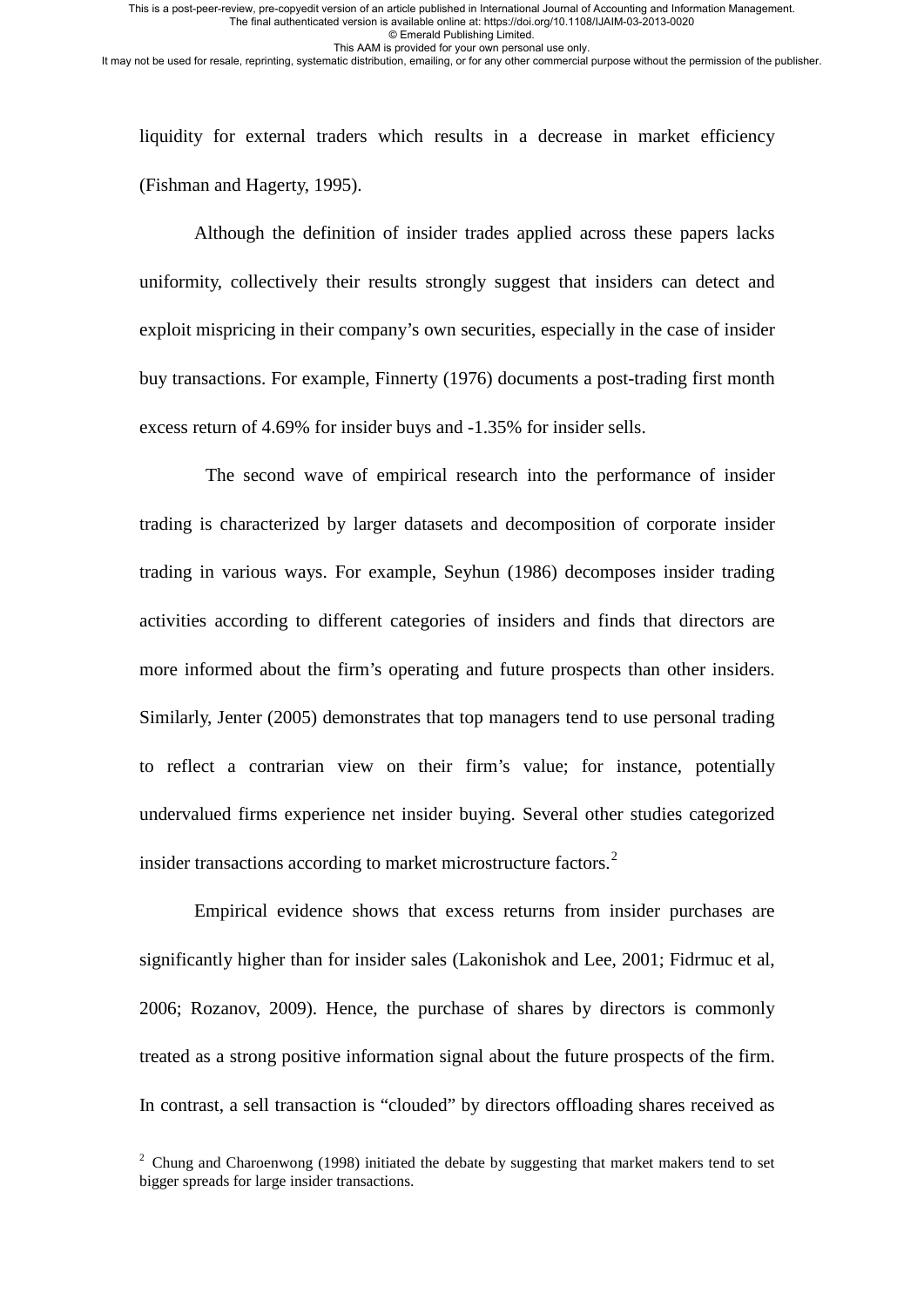© Emerald Publishing Limited.

This AAM is provided for your own personal use only.

It may not be used for resale, reprinting, systematic distribution, emailing, or for any other commercial purpose without the permission of the publisher.

part of their salary package or engaging in portfolio rebalancing, and thus insider selling is regarded as containing information of low price signaling value (Lakonishok and Lee, 2001; Fidrmuc et al, 2006).

Thus, an insider purchase is more likely to convey new information to the market, compared to an insider sell. In addition, the signaling effect of insider purchases is stronger than insider sells, since directors also put their own wealth at stake and bear the cost of holding an undiversified portfolio.

A more recent extension of this area of research has considered the effect of external mechanisms in conveying the information contained in inside trades. For example, Wang (2011) shows that transient institutional investors (i.e. informed outside traders) increase their next quarter's trading after insider's trade. Further, after controlling for firm and accounting variables, their lagged trading effectively reduces the 12-month hedge returns by approximately 3-4%. Similarly, Rogers et al. (2013) show that the speed of price adjustment is positively related to the extent of media coverage of insider "Form 4" filings i.e. immediate media coverage increases the speed of price adjustment. In yet another important recent addition to the literature, Cohen et al. (2012) "decode" insider information by disentangling "routine" from "opportunistic" trades.

Hence, there is little doubt that insiders have access to valuable asymmetric knowledge and that they exploit this information to secure material profits. Accordingly, the question we pose is: how does the internal structure of the board affect insider trading activities and, in particular, how important is gender in the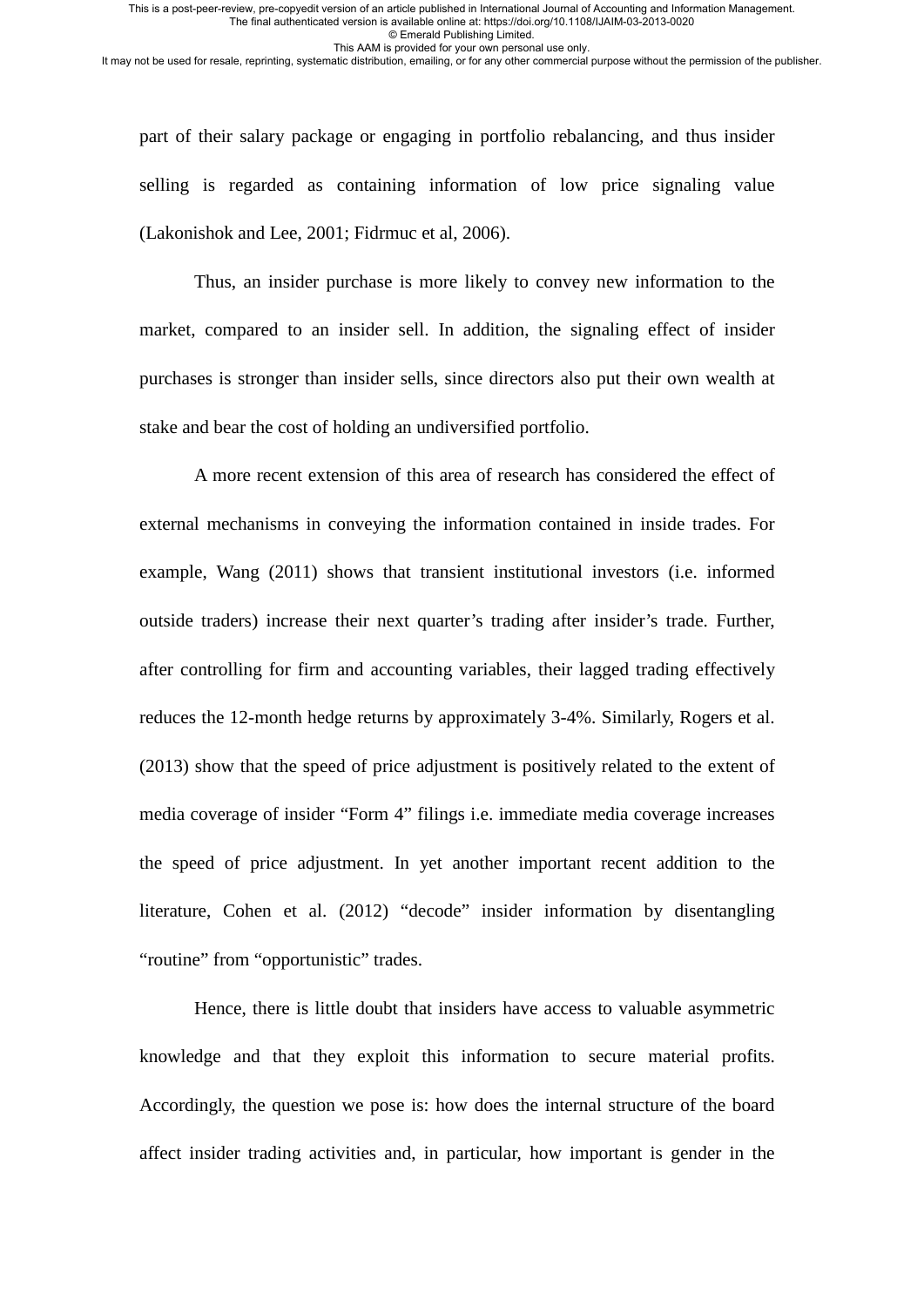© Emerald Publishing Limited. This AAM is provided for your own personal use only.

It may not be used for resale, reprinting, systematic distribution, emailing, or for any other commercial purpose without the permission of the publisher.

governance mix?

### *2.2 Board gender diversity*

Recent research suggests that women on boards change the group dynamics of communication, interpersonal interaction, and decision-making in a positive way. This leads to more creative, innovative, and nontraditional decisions and better board performance (McInerney-Lacombe, Bilimoria, and Salipante, 2008). In contrast, Lau and Murnigham (1998) contend that women on the board, with more diverse opinions and critical thinking, might cause decision-making to be slower and less effective. Given the complex social psychology of boards, it is not surprising that the empirical evidence is mixed.

Addressing the problem of joint-endogeneity, Carter, et al (2010) employ a two-stage least squares regression on a sample of Fortune 1000 firms for the year 1997 to test the relationship between firm performance (Tobin's Q) and board gender diversity. Two measures of diversity are used: percentage of women on the board and a dummy variable indicating female presence. They find gender diversity has a positive impact on firm value.

Farrell and Hersch (2005) employ a Poisson regression to analyze data from Fortune 1000 firms over the period 1990-1999. The dependent variable of primary interest is lagged return on assets. The results show no relationship between the addition of women onto the board and the return on assets. This finding is confirmed by a companion event study focusing on the addition of women onto corporate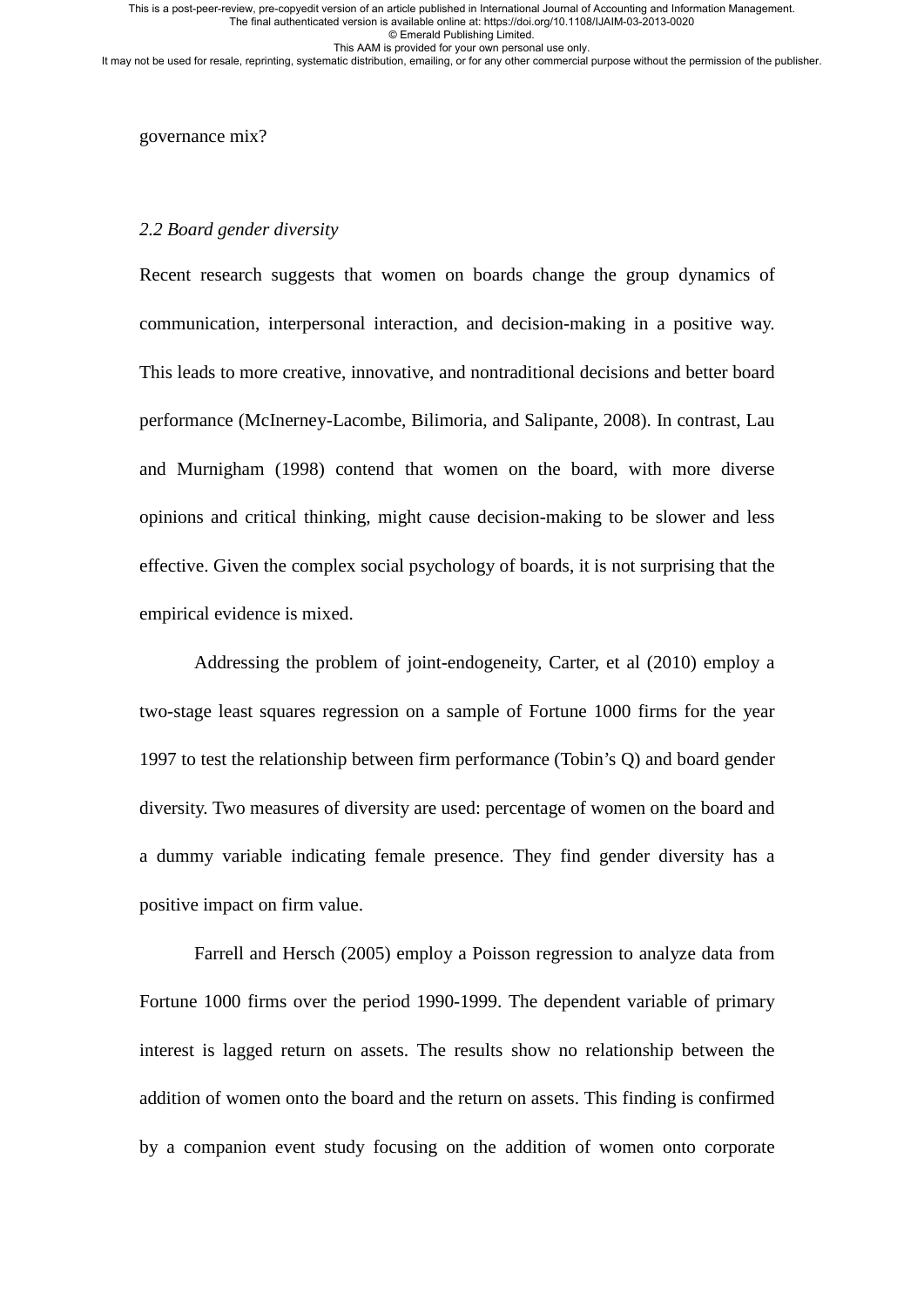© Emerald Publishing Limited.

This AAM is provided for your own personal use only.

It may not be used for resale, reprinting, systematic distribution, emailing, or for any other commercial purpose without the permission of the publisher.

boards.

Adams and Ferreira (2009) conduct an analysis of the impact of women on boards using a sample of firms in the S&P's 1500 index companies for the years 1996-2003. Among other things, they find evidence that boards with women directors are more likely to remove CEO's after poor stock performance and compensate directors with higher levels of equity-based compensation. However, Adams and Ferreira (2009) also report a negative relationship between the percentage of female directors on the board and Tobin's Q (in an instrumental variable two-stage regression with firm fixed effects). Investigating this negative linkage further, they find that the firms in their sample with weaker (stronger) shareholder rights benefit (suffer) from the stronger monitoring of women on the board. In other words, the desirability and impact of women on boards is contingent on the particular circumstances of individual firms.

Carter et al (2010) employ a three-stage least squares regression to analyze panel data from a sample of 641 different firms included in the S&P 500 index for the years 1998-2002. The number of women on the board and the number of women on important board committees are independent variables of primary interest, while Tobin's Q and the return on assets are alternative dependent variables. Their results show no significant relationship between gender and firm financial performance.

Finally, Gul et al (2011) analyze a sample of 5021 firm-years from 2001-2006, where the dependent variable is stock price informativeness (measured by logistic relative idiosyncratic volatility), and the independent variable is gender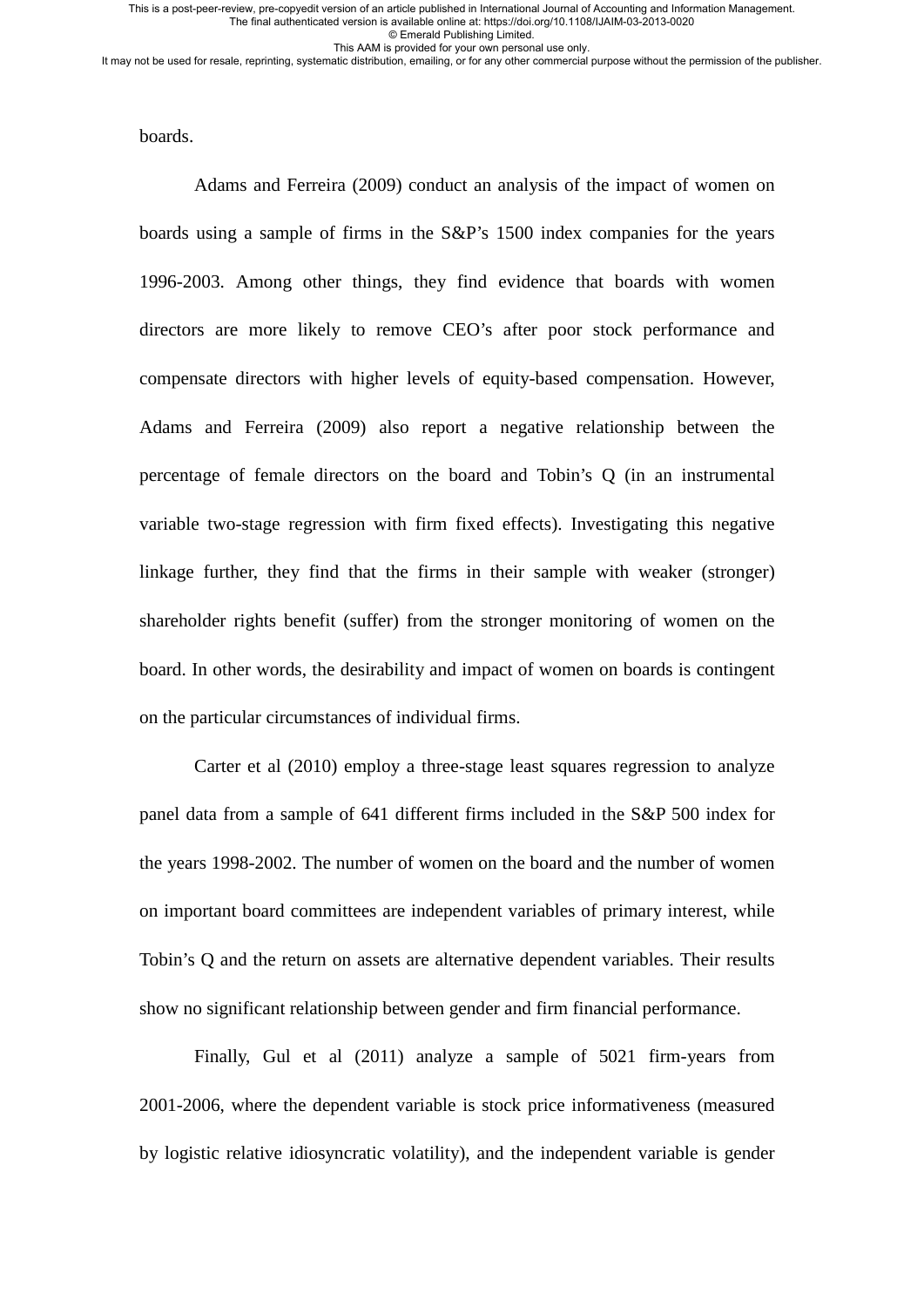© Emerald Publishing Limited.

This AAM is provided for your own personal use only.

It may not be used for resale, reprinting, systematic distribution, emailing, or for any other commercial purpose without the permission of the publisher.

diversity. Diversity is measured in a variety of ways: the number of female directors and female independent non-executive directors, or the percentage of female directors out of all directors and the percentage of female non-executive directors out of all non-executive directors. Gul et al (2011) document that board gender diversity improves stock price informativeness through the mechanism of increased public disclosure in large firms and by incorporating private information in small firms.

Australia provides an appropriate and insightful setting to undertake research on board gender issues since, in contrast to European countries, there is no specific legislation that requires a certain percentage of females on the board. Hence, we have a sample of female directors who are more likely to represent high merit-based appointments. We now apply elements of the above research findings to derive predictable hypotheses.

### *2.3 Hypotheses development*

### *Gender influence on the profitability of females*

Shin (2011) examines whether the presence of a female CEO is associated with an increase in the compensation of female executives. However, no statistical relation is found ― consistent with the evidence of many other empirical studies (Ragins and Scandura, 1997; Sosik and Godshalk, 2000; Kamler and Rasheed, 2006). One plausible reason for no linkage could be that female CEOs are subject to a "queen bee syndrome", which prescribes that highly successful women are rewarded by men for denying other women success. Further, if relationships between female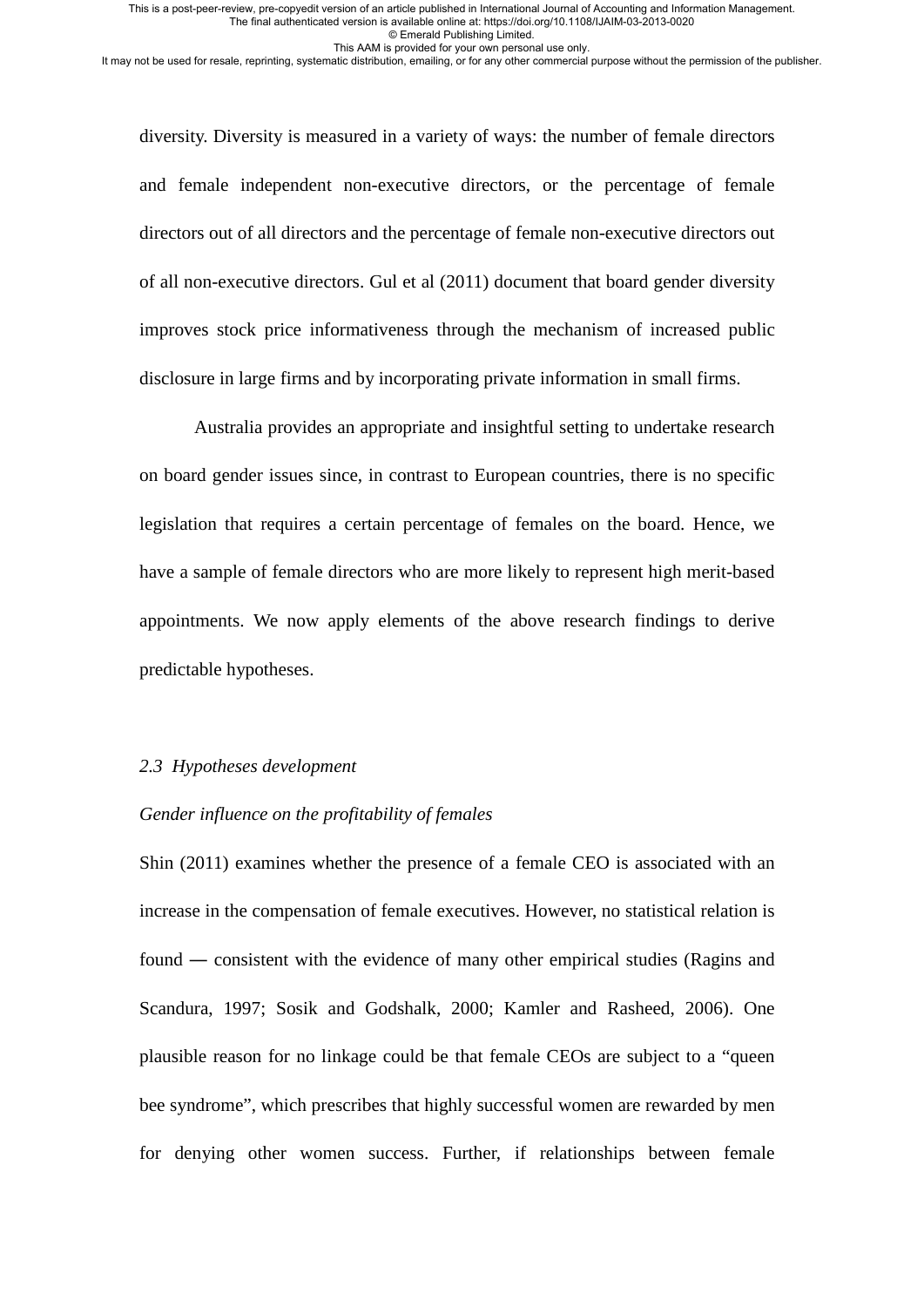© Emerald Publishing Limited.

This AAM is provided for your own personal use only. It may not be used for resale, reprinting, systematic distribution, emailing, or for any other commercial purpose without the permission of the publisher.

executives are more competitive than supportive, female managers might perceive their female bosses more as competitors rather than as positive role models (Staines, Jayaratne, and Tavris, 1974; Mavin 2008).

Thus, the "queen bee syndrome" indicates that if there is more than one female sitting on the board, a competitive mindset will result in them being non-cooperative. This could culminate in a strong unwillingness to share any private information, which would cause them to lose trading opportunities. Therefore, one prediction is that female directors would have a lower engagement in insider trading compared to male directors. More specifically, males are more cooperative on the board, they experience less emotional conflict and are willing to share information, while competition between females make them unwilling to share any private information resulting in a loss of trading opportunities.

Conversely, according to the "board busyness" argument, Core et al. (1999) report that male directors tend to hold multiple appointments and this is positively correlated with excess CEO compensation. Their resulting higher salaries lower the incentive to rent extract through insider trading. Further, since females tend not to be as "busy" as male directors, they are more likely than males to focus on monitoring the management activities of a specific firm. As such, female directors have a higher probability of possessing private or price-sensitive information and the ability to convert this into an abnormal return that exceeds that of their male counterparts. Moreover, a lower relative salary and lower insider trading restrictions (Roulstone, 2003) might provide a greater incentive to undertake insider rent extraction. Given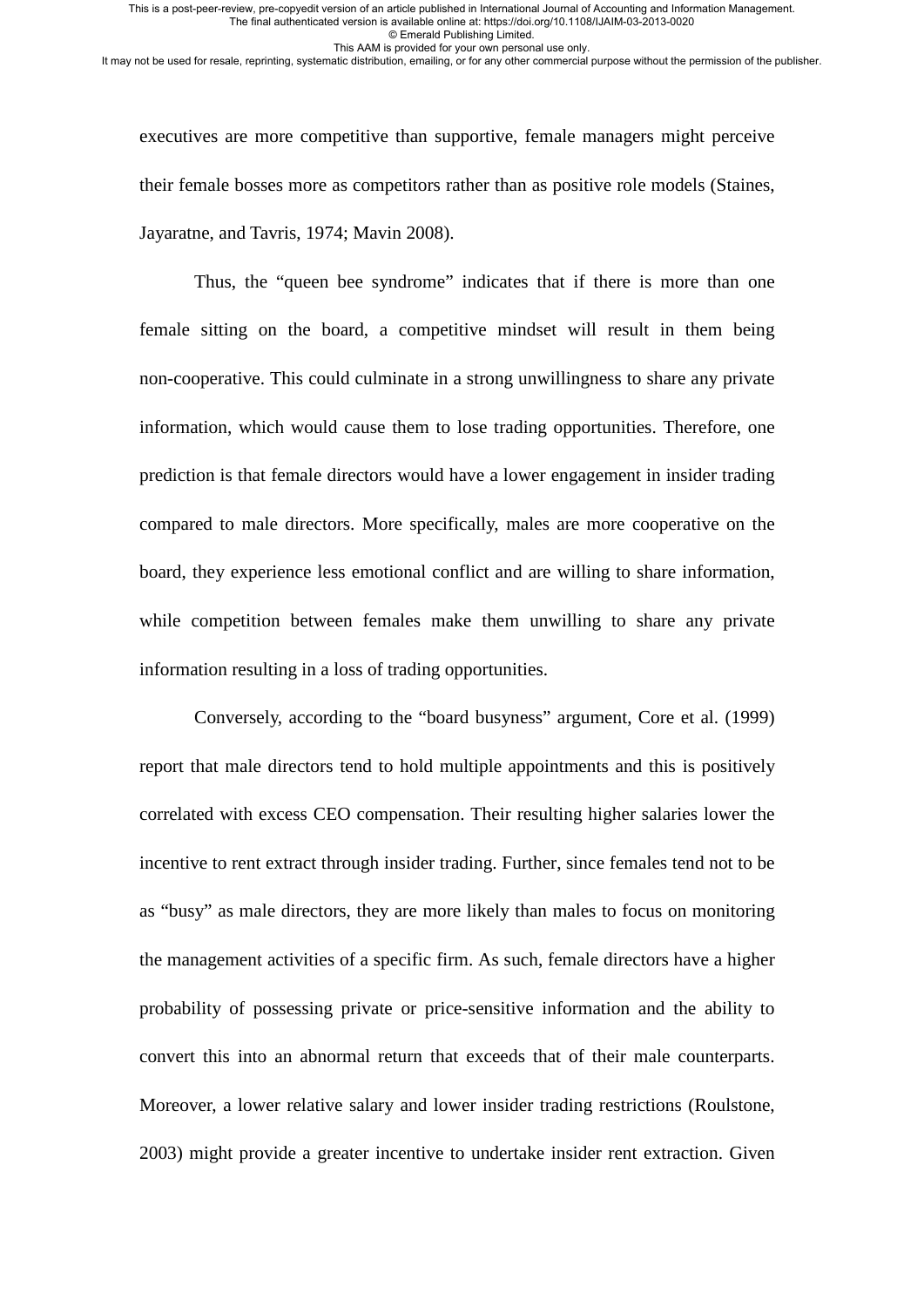© Emerald Publishing Limited.

This AAM is provided for your own personal use only.

It may not be used for resale, reprinting, systematic distribution, emailing, or for any other commercial purpose without the permission of the publisher.

these mixed arguments, the profitability hypothesis could go either way. Accordingly, we accommodate this theoretical tension and the associated conflicting predictions in a pair of competing hypotheses:

**H1a: The profitability of insider trading by female directors is higher than male directors.** 

**H1b: The profitability of insider trading by female directors is lower than male directors.** 

### *Female influence on the profitability of male insider trading*

Empirical evidence suggests that after the addition of a female onto the board, the effectiveness of corporate governance is improved (Hillman et al, 2007). Bradshaw et al (1992) find that a gender diverse board reduces CEO dominance due to their "power sharing style", which improves corporate governance. Adams and Ferreira (2009) suggest that female directors appear to be tougher monitors than male directors and company information is more transparent when the company has a gender-diverse board. In addition, Gul et al (2011) show that board gender diversity improves stock price informativeness through the mechanism of increased public disclosure in large firms and by incorporating private information in small firms. Hence, male directors have less incentive to trade since there is less economic rent available for them to extract when female directors sitting on the board.

Furthermore, female directors will bring strategic input to the board (Bilimoria, 2000) and increase diversity of opinion in the boardroom (Catalyst, 1995). Homogenous groups tend to have homogenous ways of solving company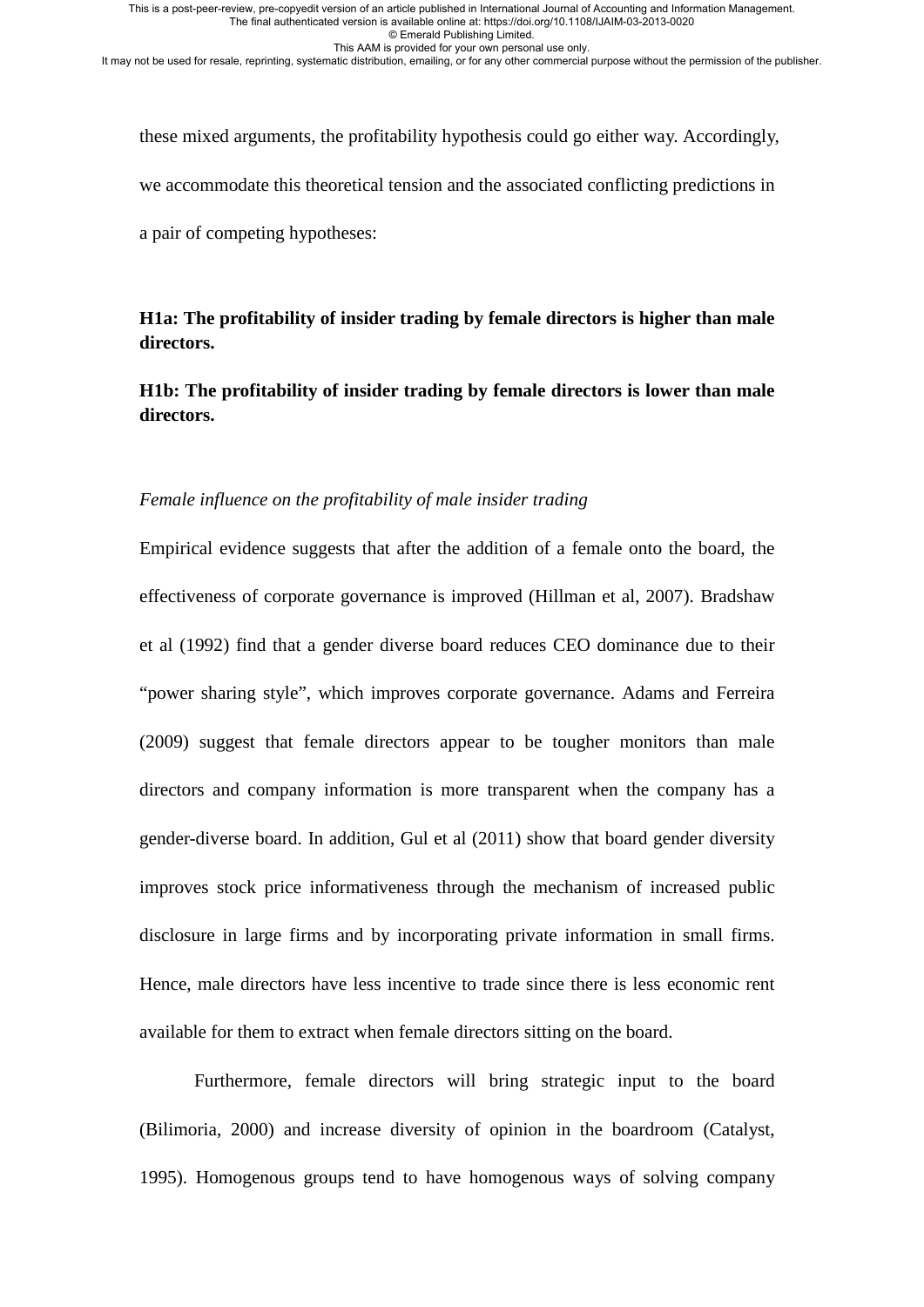© Emerald Publishing Limited.

This AAM is provided for your own personal use only.

It may not be used for resale, reprinting, systematic distribution, emailing, or for any other commercial purpose without the permission of the publisher.

problems i.e. "group think" errors would be less likely to occur with a heterogeneous board (Burton and Ryall, 1995). For example, Jianakoplos and Bernasek, (1998) find that appointing a female on the board could reduce the likelihood of excessive risk-taking in strategic decisions since female directors tend to be more risk averse than male directors. In summary, the more females sitting on the board, the "better" is boardroom behavior and the more transparent is company information. Hence, under strong corporate governance, male directors have less incentive to trade because of the increase in transparent information that leaves male directors lower economic rents to exploit and also because of possible restrictions imposed by a more "ethical board". Thus, the second hypothesis relates to the influence of a gender-diverse board on the profitability of insider trading by male directors:

**H2: With a gender-diverse board, the profitability of insider trading by male directors is diminished; and this effect is stronger the higher the percentage of female directors on the board.** 

### **3. Empirical framework**

#### *3.1 Data*

This study covers director transactions for Australian stocks listed on the Australian Stock Exchange from 2004 to 2009. These data are hand collected directors' trading data from Aspect Huntley's. More specifically, the data includes the transaction date, report/announcement date, type of financial instruments traded, name of directors,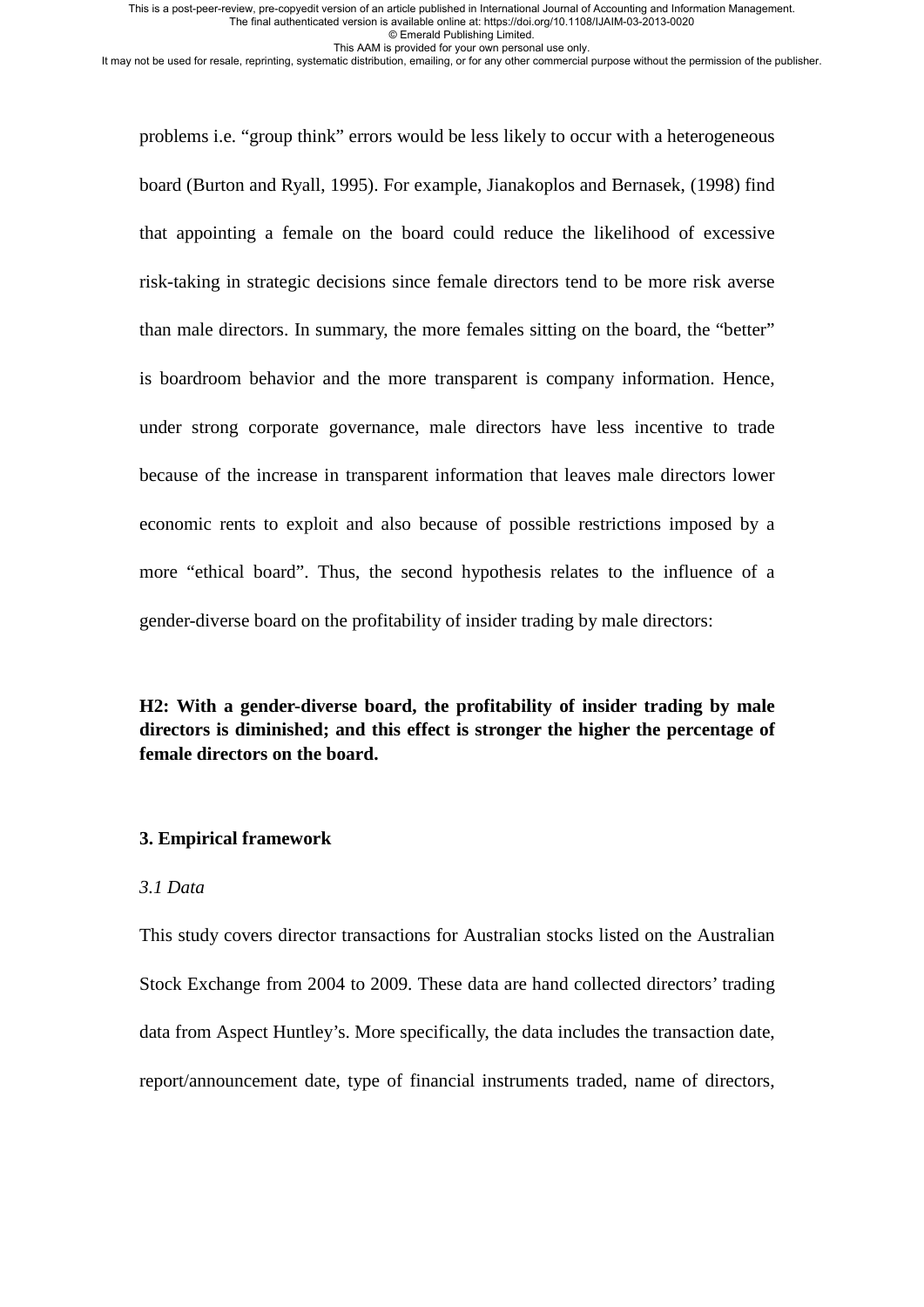© Emerald Publishing Limited.

This AAM is provided for your own personal use only.

It may not be used for resale, reprinting, systematic distribution, emailing, or for any other commercial purpose without the permission of the publisher.

and nature of ownership ("direct" or "indirect"),  $3$  their initial and final shareholding, whether the insider trade was a purchase or a sale, share price before and after trading and reasons for change in interest. The gender of directors is hand collected based on retrieval of gender information from company websites.

To be included in our sample, a given firm has to satisfy three major screening criteria. First, incomplete, missing or obviously incorrect data are excluded. Second, similar to previous studies on insider trading (Friederich et al, 2002; Hillier and Marshall 2002; Korczak and Lasfer 2007), given the low information content contained in insiders' sales and the credibility of the related signals, we only analyse open market purchase transactions for ordinary shares. We also exclude trades associated with the exercise of options, security lending, changes in capital structure e.g. share repurchase plans, and takeover bids. Third, if two or more transactions for the same director occur in the same stock on a given day, we aggregate these multiple trades.

The sample for the H1 event study consists of 7,232 director purchase transactions split into 7,010 male transactions and 222 female transactions. Table 1 presents the filtering process used to achieve this final sample. To perform the analysis relevant for H2, the sample is restricted to 1,895 director transactions where there is at least one female sitting on the board. To test whether females on the board

<span id="page-12-0"></span><sup>&</sup>lt;sup>3</sup> Direct ownership means that the shares are actually registered under the insider's name. Indirect ownership refers to insiders who delegate their trading to a third person, for example, trust, family member, enterprise or other intermediary.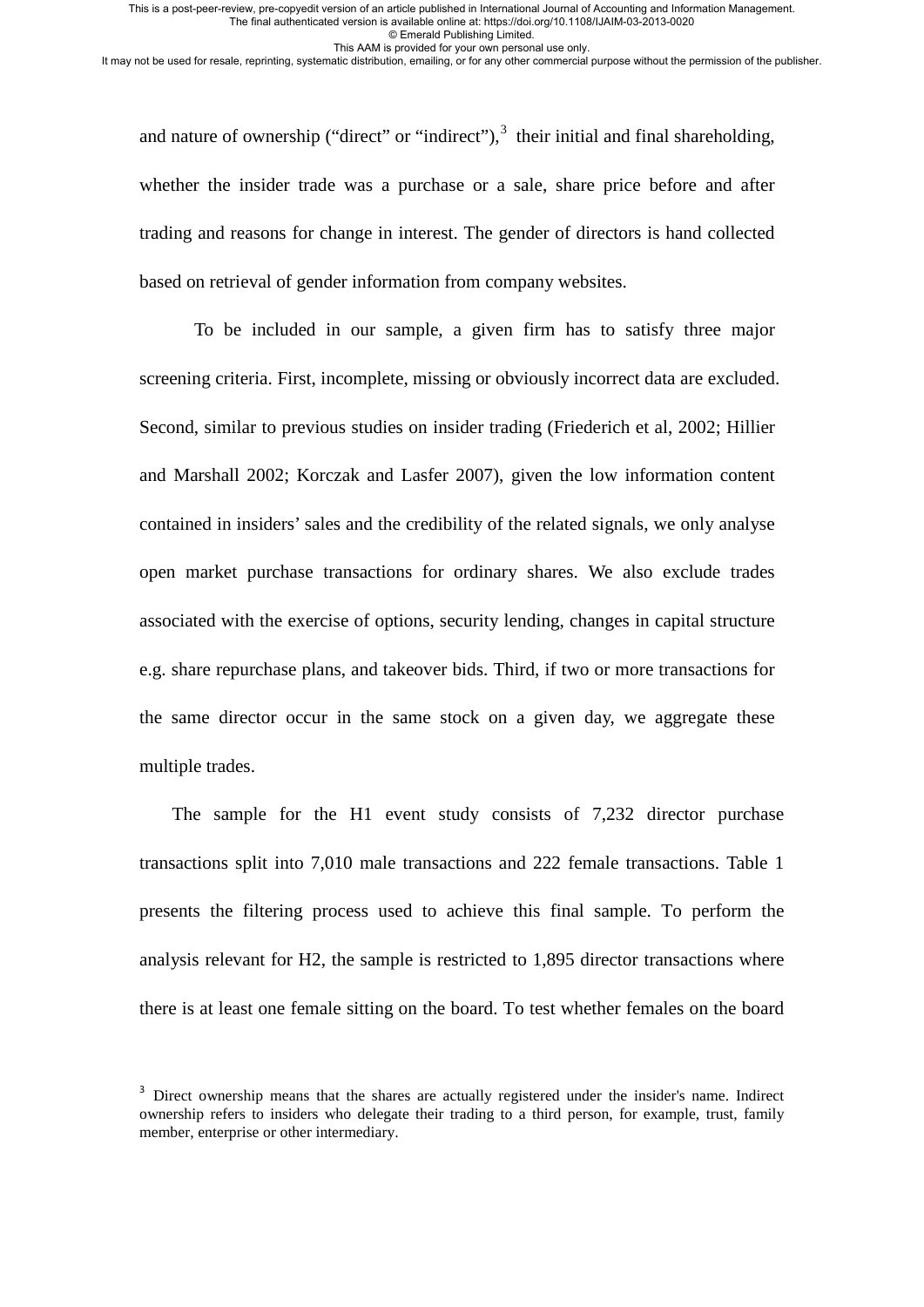© Emerald Publishing Limited.

This AAM is provided for your own personal use only.

It may not be used for resale, reprinting, systematic distribution, emailing, or for any other commercial purpose without the permission of the publisher.

would exert a different impact on the profitability of female and male directors, respectively, the sample is split according to gender, that is, 1,589 male transactions and 306 female transactions, respectively. [4](#page-13-0)

### *3.2 Research design*

We apply the event-study method outlined by MacKinley (1997) to test H1. The relevant event is each insider purchase transaction made by individual directors. The transaction date is event day [0]. We choose a 5-day event window starting day 0, as well as 1-day and 10-day event alternatives. Following Fidrmuc et al (2006), the 100-trading day period prior to the event window is used as the estimation window, and we apply the standard market model to estimate abnormal returns.<sup>[5](#page-13-1)</sup> We use the all ordinaries index (AOI) as the market proxy, with daily share prices for each stock involved in the insider transactions obtained from the SIRCA database. Total returns are inclusive of dividends and adjust for capitalisation changes. With regard to H2, we estimate the following regression model:

$$
CAR = \alpha + \beta_1 Num\_{fem} + \gamma_1 Prior + \gamma_2 Mag\_{own} + \gamma_3 Rel\_{own} + \gamma_4 Logsize + \n\gamma_5 M\_{B} + \gamma_6 GFC + \gamma_7 ROE + \gamma_8 INSIDE + \gamma_9 Leverage + error
$$
\n(1)

where *CAR* is cumulative abnormal returns for male director trades. *Num\_fem* is the

<span id="page-13-0"></span><sup>&</sup>lt;sup>4</sup> The total of 306 female transactions exceeds the total number of female transactions (222) from H1-event study analysis. This is explained by the fact that 222 is the number of female transactions after removing duplicates based on firm code, event date and gender, and there is no distinction between different directors as long as they are of the same gender. For example, if Mary (female) and Ann (female) engage in insider transactions for XYZ Co on the same day, from the event study's perspective, we treat them as one transaction since the share price is the same for the same company on the same day, which will have no impact on cumulative abnormal return calculation. Without duplication, the number of unique female transactions is 502. In contrast, 306 female transactions used in hypothesis 2 are unique transactions (for which data are available on all model variables), where using the above example, transactions by Mary and Ann would be treated as two separate transactions.<br><sup>5</sup> In an unreported robustness check we use a market-adjusted return as an alternative benchmark to

<span id="page-13-1"></span>generate CARs. The results are consistent with the findings reported for the market model.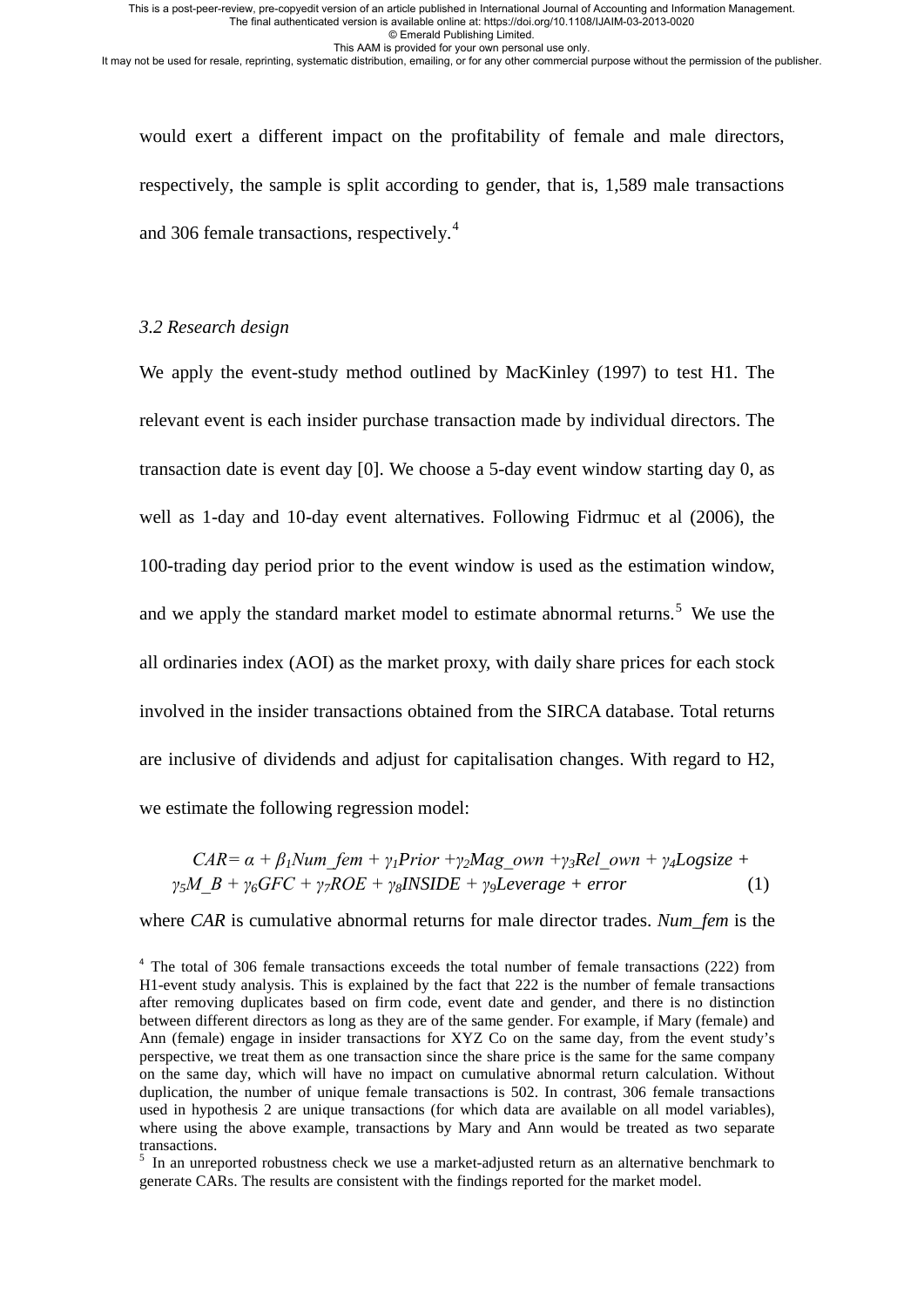© Emerald Publishing Limited.

This AAM is provided for your own personal use only.

It may not be used for resale, reprinting, systematic distribution, emailing, or for any other commercial purpose without the permission of the publisher.

key test variable and from H2 its predicted sign is negative, namely, the higher the number of female directors on the board, the lower the profitability of male director trades. The control variables that potentially affect the abnormal returns are suggested by Bajo and Petracci (2006) and Fidrmuc et al. (2006). *Prior* is the ratio of insider ownership to the total number of shares on issue at the time of the insider transaction. *Mag\_own* is the magnitude of changes in director's ownership for each transaction; *Rel\_own* is the magnitude of changes in director's ownership, scaled by director's ownership prior to a transaction; *Logsize* is the natural logarithm of annual market capitalization (sourced from Fin analysis); *M\_B* is market to book (sourced from Fin analysis). *GFC* is a dummy variable to represent the global financial crisis (equal to1 if the transaction falls in the time interval December 2007 and June 2009, and zero otherwise). *ROE* is return on equity (sourced from Fin analysis). *INSIDE* is a dummy variable equal to 1 if the director is an inside director, otherwise 0 (sourced from Connect4). Finally, *Leverage* is the ratio of long-term debt to total assets (sourced from Fin analysis).

### **4. Empirical results**

### *4.1 Baseline analysis: Testing the aggregate profitability of director purchases*

Panel A of Table 2 displays cumulative abnormal returns for distinct periods subsequent to the event date for all aggregated purchase transactions. The results strongly support prior research, uncovering a strong positive market reaction to the announcement of directors' purchases. More specifically, looking at the immediate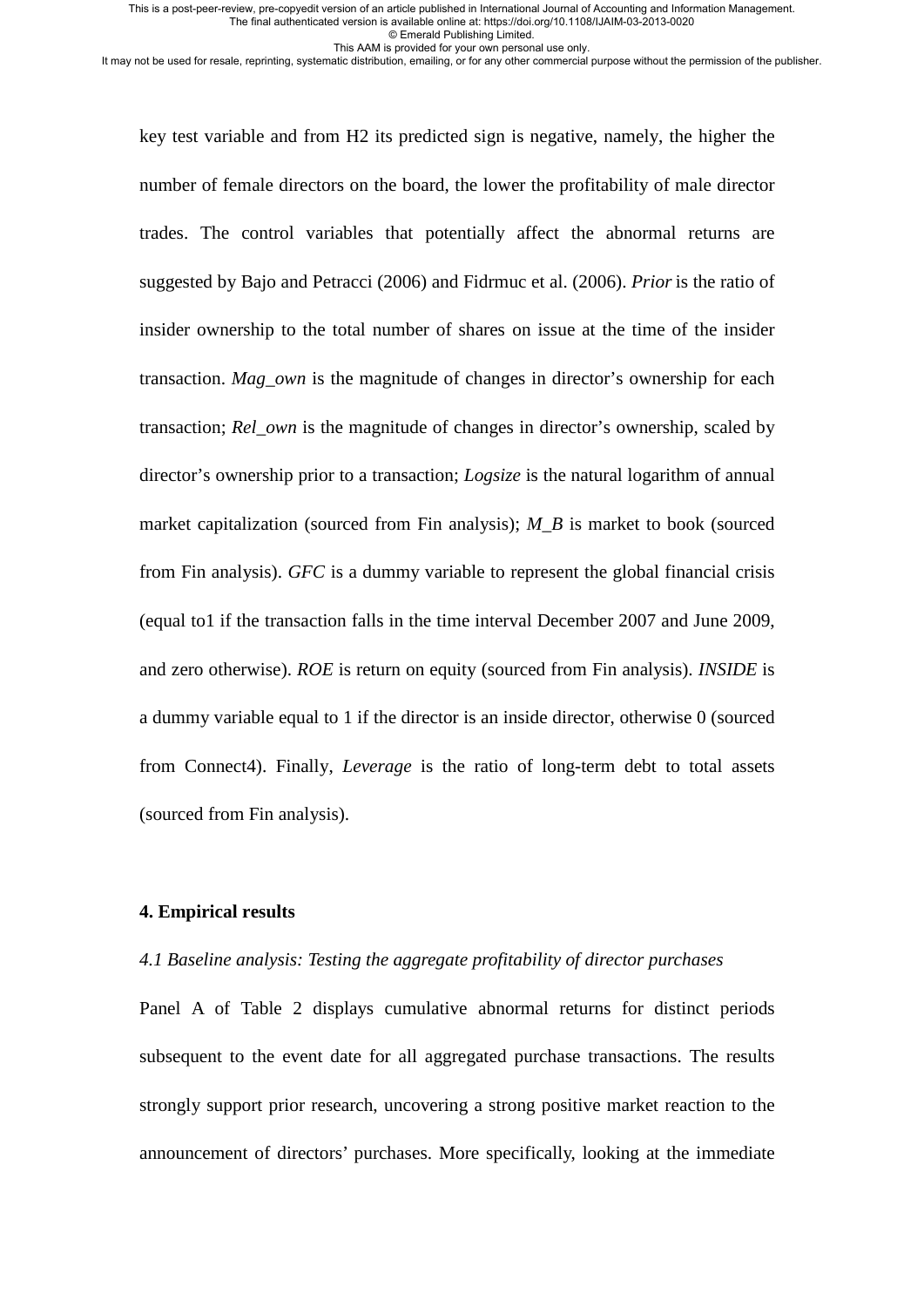© Emerald Publishing Limited.

This AAM is provided for your own personal use only. It may not be used for resale, reprinting, systematic distribution, emailing, or for any other commercial purpose without the permission of the publisher.

same day stock price reaction associated with purchases, a significant event day 0 abnormal return of 0.53% is found (at the 1% level). Moreover, the price reaction over the extended 5-day event window [0;4] is 1.29%, also statistically significant at the 1% level.

It could be argued that even the 5-day the event window is too short for outside investors to assess the "credibility of signal" conveyed by the transaction (Lakonishok and Lee, 2001 and McConnell et al., 2005). To deal with this concern, we expand the length of the event window to 10 days [0; 9], and find that yet an even bigger cumulative market reaction is generated. In this case, the CAR is 2.07%, nearly double the 5-day CAR which is consistent with Lakonishok and Lee (2001), McConnell et al. (2005), and Fidrmuc et al. (2006). These authors argue that insider purchases of this magnitude convey valuable information to the market, but it should also be noted that the reaction is not instantaneous and this allows the possibility of strategic lagged trading by insiders (Barclay and Warner, 1993). We also examine the CAR for the 20-day event window prior to the transaction (untabulated), which is -3.22% (significant at the 1% level), indicating that corporate insiders that purchase have a contrarian timing ability.

### *4.2 Hypothesis H1: Profitability of male and female director purchases*

To test hypothesis 1, whether the profitability of male versus female director purchases differ, we partition the trades according to gender. The CARs are reported in Panel B of Table 2.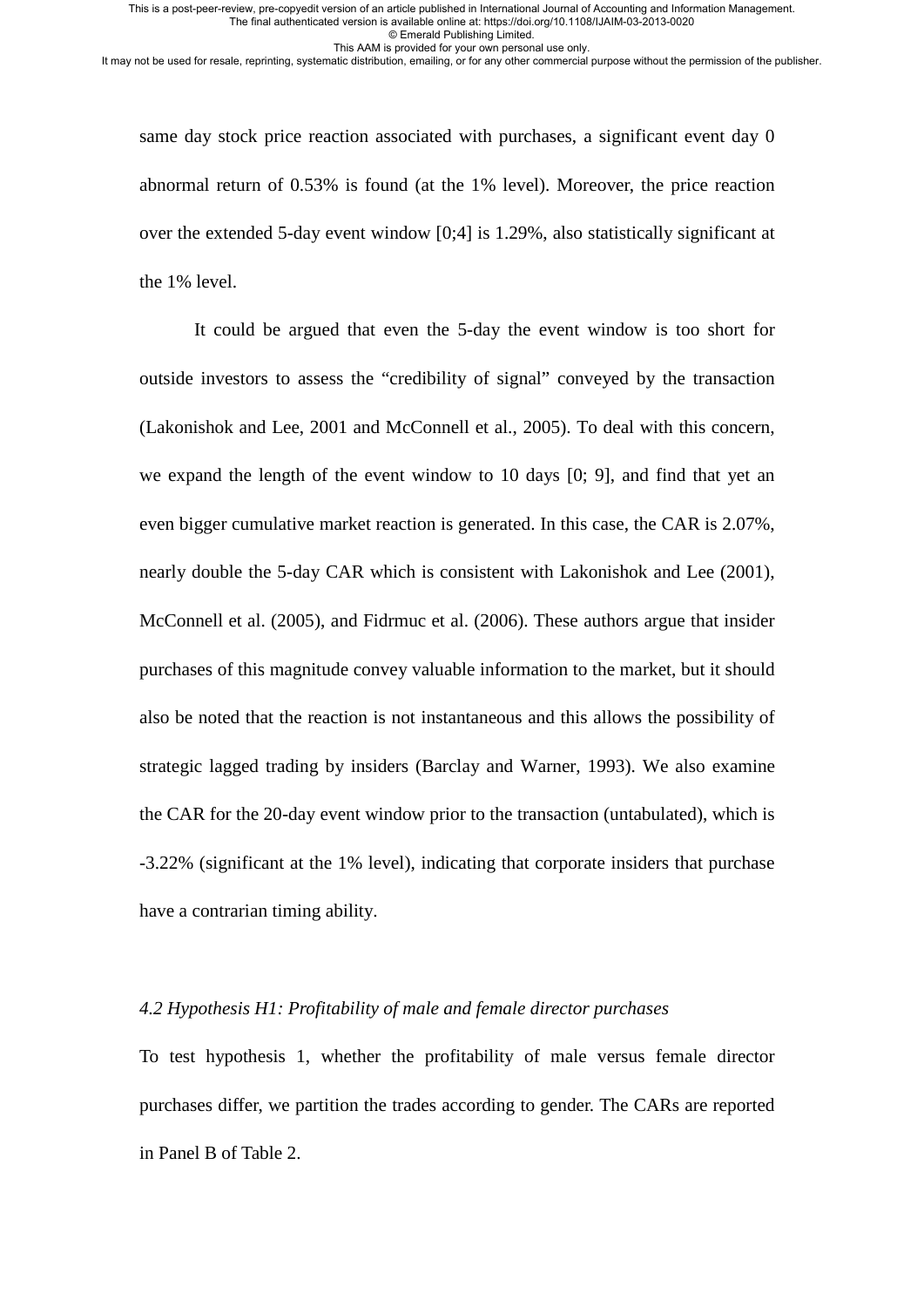© Emerald Publishing Limited.

This AAM is provided for your own personal use only.

It may not be used for resale, reprinting, systematic distribution, emailing, or for any other commercial purpose without the permission of the publisher.

The immediate market reaction (AR[0]) to the male director purchases is similar to female directors (0.52% versus 0.72%), and the difference is statistically insignificant. Over the 5-day window [0; 4], there the CAR reaction to female purchases compared to male purchases is 1.46% versus 1.28%. While the CAR for males is significant at 1% level, the CAR for females is insignificant at any conventional level with the difference in profitability not statistically significant. When we extend the event window to the 10-day case [0;9], the market reaction to male and female purchases is again very similar, and statistically indistinguishable.

In summary, there is no difference between the rent extraction obtained by females compared to male directors, thus not supporting any of the received theories of board dominance or behaviour.

## *4.3 Hypothesis H2: Influence of board gender diversity on the profitability of male director purchases*

To test the influence of board gender diversity on the profitability of male directors, we estimate the model expressed in equation (1) and report the results in Table 3. The variable *Num\_fem*, the number of females sitting on the board, is the test variable. According to H2, on average, the expectation is that the profitability of male directors through insider trading becomes lower as the number of female directors sitting on the board, increases. The estimated coefficient on *Num\_fem* is -0.0102 and significant at 5% level, which supports H2 i.e. with more females sitting on the board, the lower is the profitability of male directors. With the exception of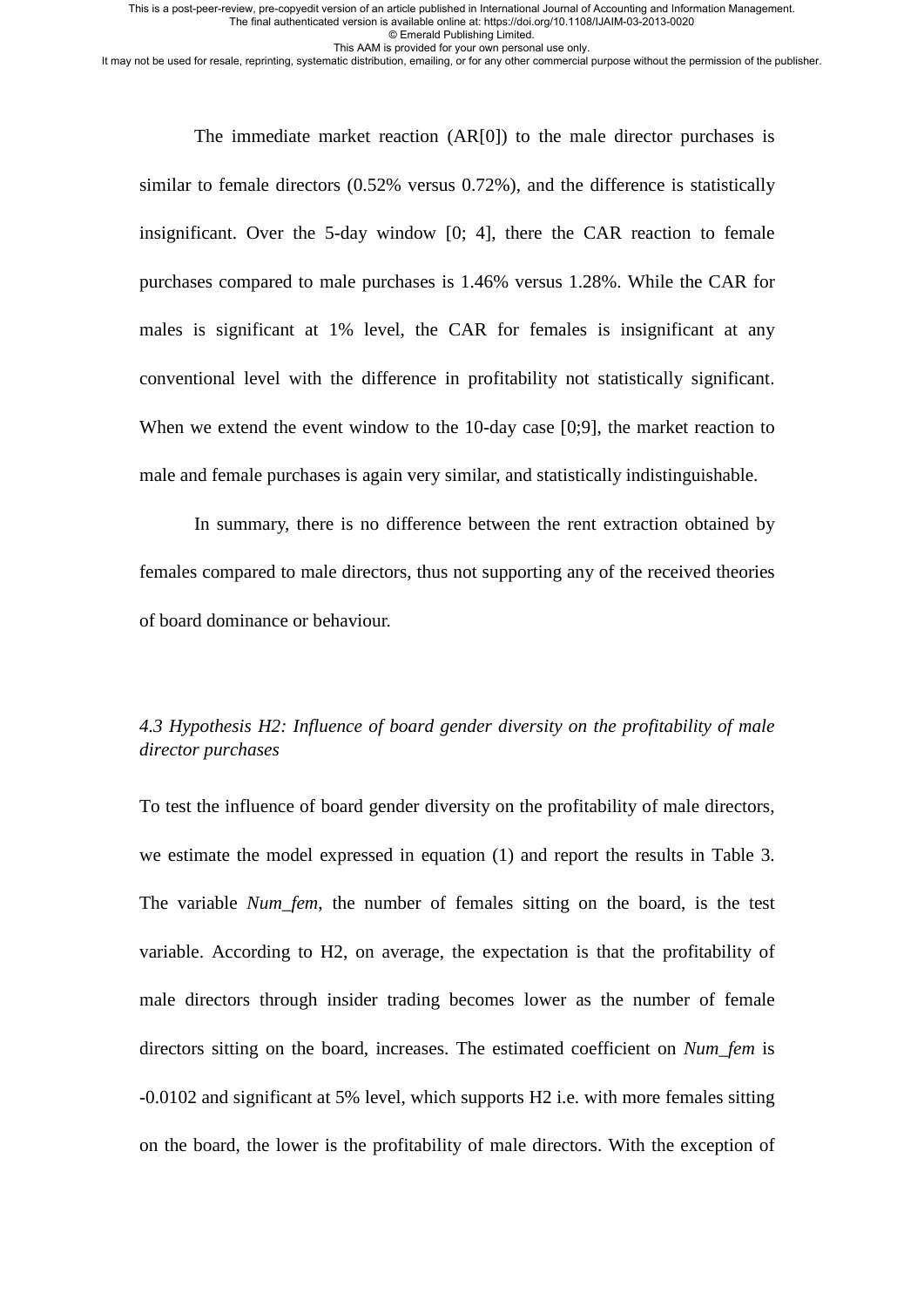© Emerald Publishing Limited.

This AAM is provided for your own personal use only.

It may not be used for resale, reprinting, systematic distribution, emailing, or for any other commercial purpose without the permission of the publisher.

the *GFC* dummy, the control variables are all statistically insignificant. The *GFC* dummy indicates that insiders are capable of trading at a more profitable rate than the market, in this case they are purchasing in a down market.

Overall, the results for testing H2, support the prediction that the profitability of male directors decreases when there are more females sitting on the board. But the question remains does board gender diversity also influence the profitability of female directors? We explore this possibility in the context of the regression model of Equation (1) and the results are reported in Table 4.

As evidenced in the table, the estimated coefficient on *Num\_fem* is insignificant, suggesting that having females on the board has no impact on the profitability of female directors themselves. This contrasts the results for males. We find a negative relation between females on the board and abnormal performance for male directors. Collectively, these findings suggest that the relationship between females on the board is neutral i.e. neither cooperative nor competitive.

### **5. Summary and conclusion**

Our study examines the role of gender on the profitability of insider trading. The initial question is whether the market reacts positively to director purchases. Strong evidence reported over our 1-day, 5-day and 10-day event windows, together with past research documented outside the Australian setting, support this prediction. When the profits from insider trading are broken down into male versus female purchases, we find that the market reacts positively to both male and female trading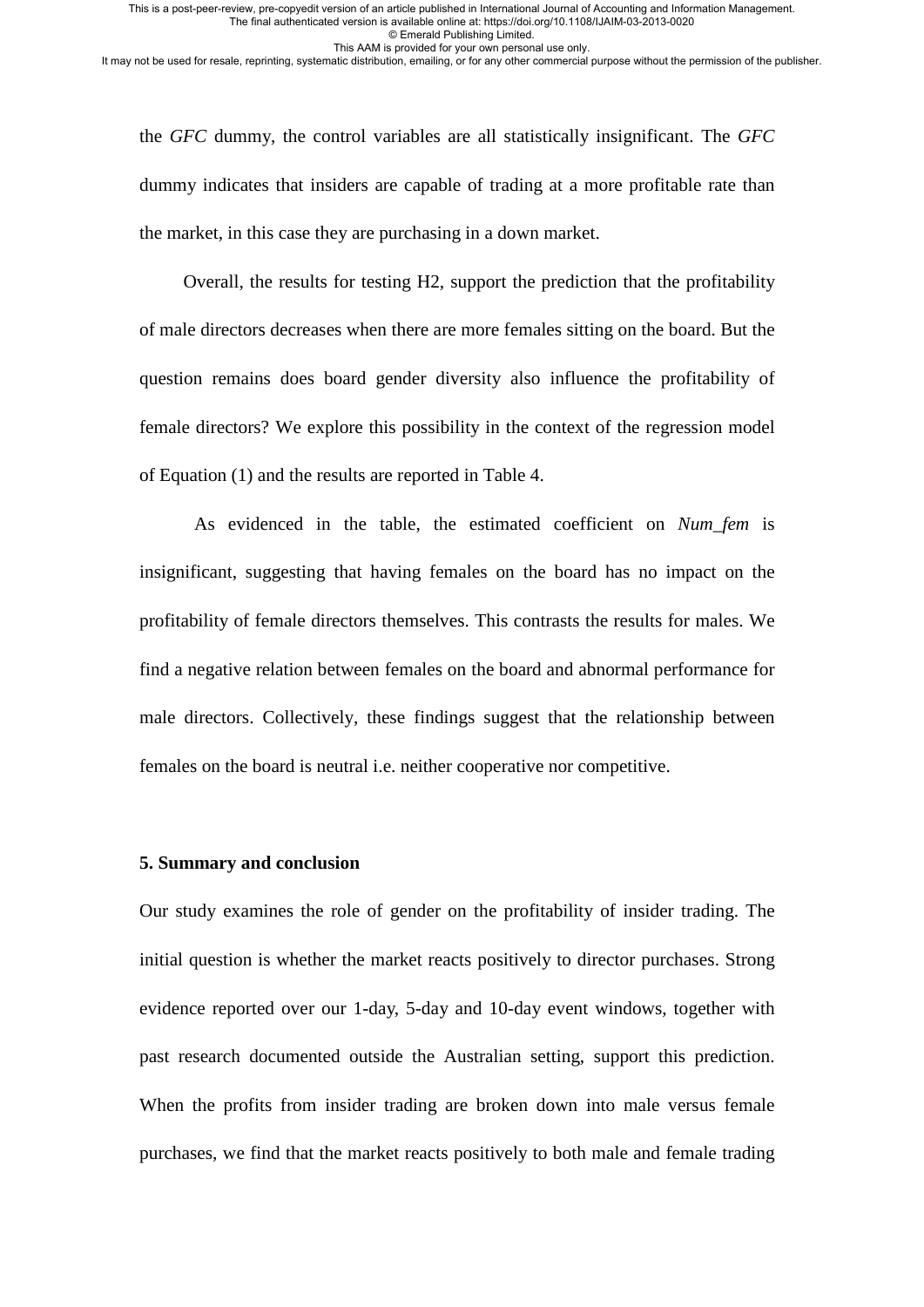© Emerald Publishing Limited. This AAM is provided for your own personal use only.

It may not be used for resale, reprinting, systematic distribution, emailing, or for any other commercial purpose without the permission of the publisher.

but the market reaction is not statistically different between these two groups. Finally, we test whether having female directors on the board is associated with insider profitability of male or female directors. Our findings support the hypothesis that with more females sitting on the board, the cumulative abnormal return of male (female) directors is diminished (unaffected).

Overall, the profitability of female directors from insider trading is not significantly different from males, which indicates that the market doesn't exhibit a notably different reaction to insider trading according to gender, nor does it indicate that females 'rent extract' any less than males.

Collectively, our evidence suggests that the gender-related "positives", and "negatives", documented in other board studies do not flow over into insider trading in Australia. For example, the Queen bee syndrome that argues that insider trading profitability of female directors is lower than their male counterparts because of the intra-competitive relation among female directors, is not supported by the data. Further, the board busyness argument that suggests female directors (generally being less busy) have a greater chance of possessing private or price-sensitive information in their firm and therefore female abnormal returns should be higher than those of male directors, is also not supported.

However, the lack of support for the gender-related effects does not mean that decomposition of insider trading along gender lines is trivial or unimportant. Indeed, we find strong evidence that female directors sitting on the board is associated with a reduction in the profitability of male directors. This finding might indicate the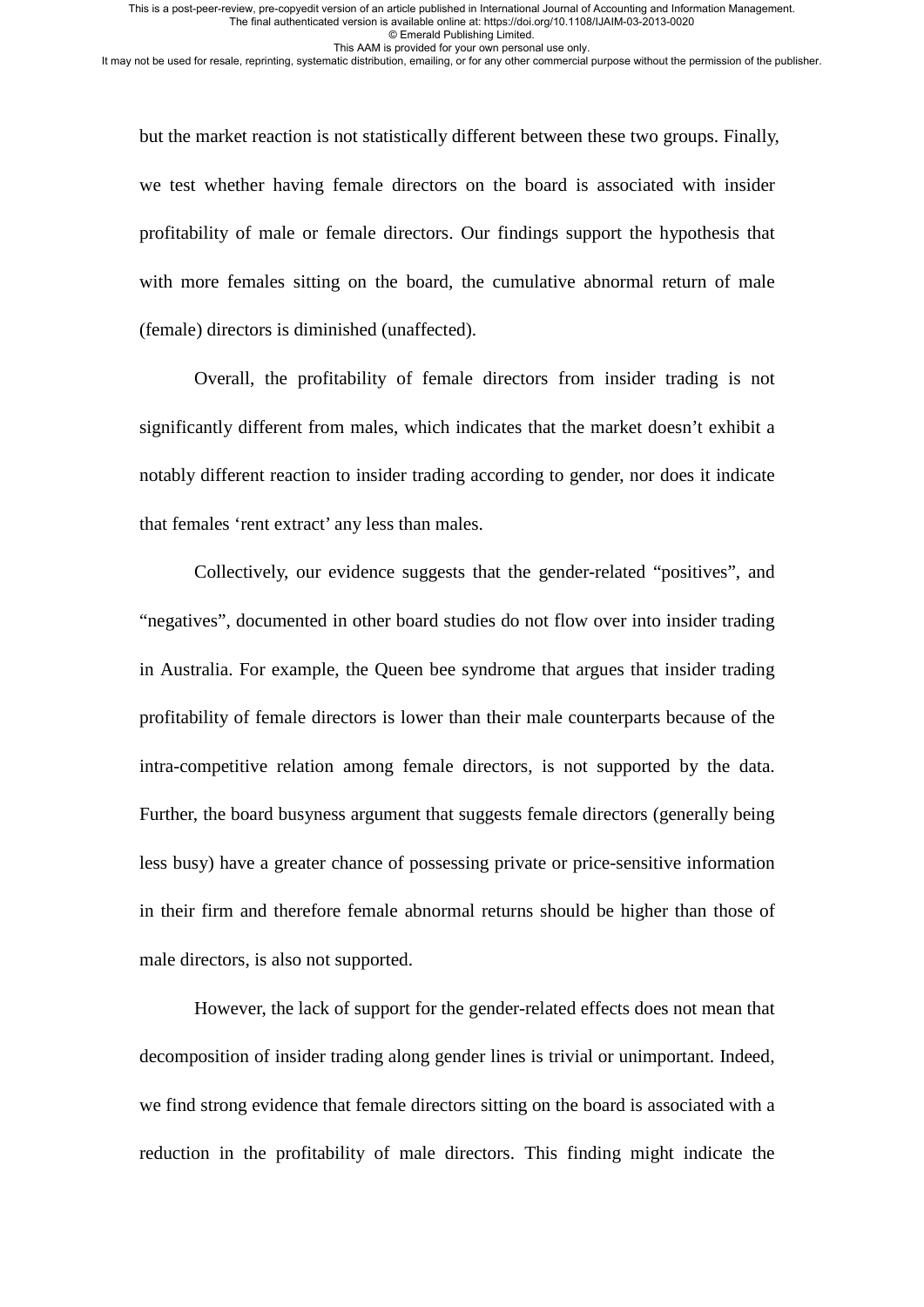© Emerald Publishing Limited.

This AAM is provided for your own personal use only.

It may not be used for resale, reprinting, systematic distribution, emailing, or for any other commercial purpose without the permission of the publisher.

importance of including females on the board in this respect, but also suggests a possible leverage effect for other female inside traders who are not similarly constrained.

Our findings could also have important implications from the perspective of female compensation. Female directors have lower salaries than male directors, and this salary differential might give female directors a greater incentive to engage in insider trading compared to their male counterparts. However, female directors also care about their public image, which tends to constrain their incentives to extract rents through insider trading, but this might also be a function of obtaining long-term tenure. This suggests the need for further research into female insider trading and salary compensation along the lines of Roulstone (2003).

Like any research, our analysis is incomplete, and this leads naturally to fruitful directions for future research. A few of these avenues are now briefly discussed. First, we do not model the likelihood of female insiders trading (relative to their male counterparts) and such analysis could prove a highly insightful supplement to our analysis. Second, the impact of female insiders on trading profits might well vary across different market and institutional settings. This would be worthy of investigation, particularly given that the sample size of female trading in our Australian setting is relatively small. Third, Cohen et al. (2012) suggest a decomposition of insider trading transactions into "routine" versus "opportunistic" insider trading. Following on from our study, these two metrics could then be interacted with gender to examine the relative likelihood and profitability of female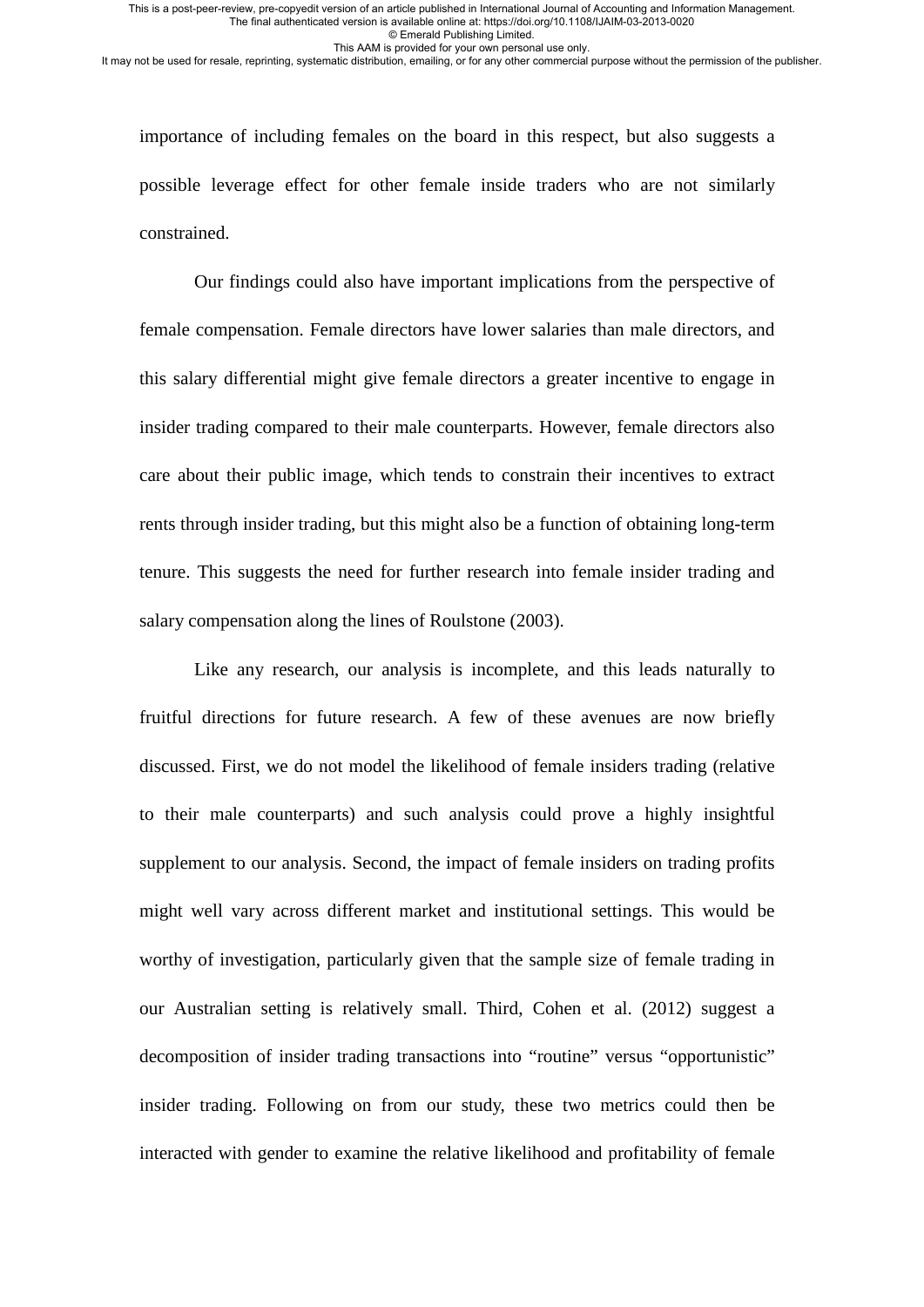© Emerald Publishing Limited.

This AAM is provided for your own personal use only.

It may not be used for resale, reprinting, systematic distribution, emailing, or for any other commercial purpose without the permission of the publisher.

versus male directors conditional on these different types of trades.

Fourth, it would be interesting to integrate the gender issue with the media focus of Rogers et al. (2013), to more fully explore insider trading profitability. Finally, our study only considers open-market transactions on the stock exchange involving ordinary shares. Derivative markets provide a leveraged opportunity for trading on asymmetric information and, therefore, such a focus would provide an interesting extension to test the role of gender. We commend all of these ideas to future research efforts.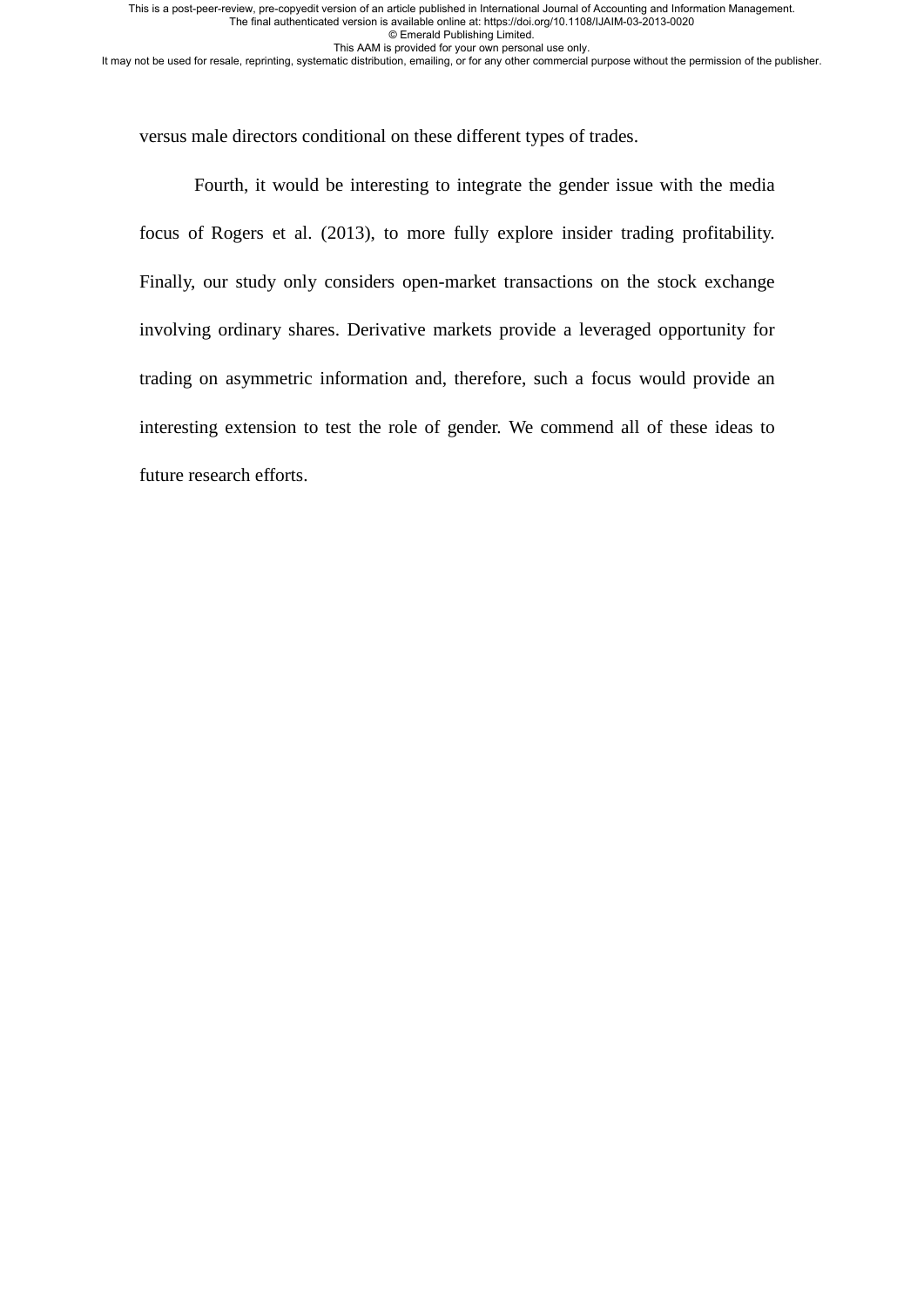This is a post-peer-review, pre-copyedit version of an article published in International Journal of Accounting and Information Management.

The final authenticated version is available online at: https://doi.org/10.1108/IJAIM-03-2013-0020

© Emerald Publishing Limited. This AAM is provided for your own personal use only.

It may not be used for resale, reprinting, systematic distribution, emailing, or for any other commercial purpose without the permission of the publisher.

### **References**

- Adams, R., and Ferreira, D. (2009), "Women in the boardroom and their impact on governance and performance", *Journal of Financial Economics,* Vol. 94, pp. 291-309.
- Bajo, E. and Petracci, B. (2006), "Do what insiders do: Abnormal performances after the release of insiders' relevant transaction", *Studies in Economy and Finance*, Vol. 23, pp. 94-118.
- Barclay, M. J. and Warner, J. (1993), "Stealth trading and volatility which trades move prices?", *Journal of Financial Economics,* Vol. 34, pp. 281-305.
- Bradshaw, P., Murray, V.V. and Wolpin, J. (1992), "Women on boards of nonprofit organizations", Paper Presented at ARNOVA Conference.
- Burton, C. and Ryall, C. (1995), "Enterprising nation: Reviewing Australia's managers to meet the challenges of the Asia-Pacific century", Managing for Diversity.
- Catalyst, (1995), "The CEO View: Women on corporate boards", (Catalyst, New York).
- Carter, D. A., D'Souza, F., Simkins, B. J. and Simpson, W. J. (2010), "The gender and ethnic diversity of US boards and board committees and firm financial performance", *Corporate Governance: An International Review*, forthcoming.
- Chau, M. and Vayanos, D. (2008), "Strong-form efficiency with monopolistic insiders", *Review of Financial Studies,* Vol. 21, pp. 2275-2306.
- Chung, K. H. and Charoenwong, C. (1998), "Insider trading and the bid-ask spread", *Financial Review,* Vol. 33, pp. 1-20.
- Cohen, L., Malloy, C. and Pomorski, L. (2012), "Decoding inside information", *Journal of Finance*, Vol. 67, pp. 1009-1043.
- Core, J., Robert, H. and David L. (1999), "Corporate governance, chief executive officer compensation, and firm performance", *Journal of Financial Economics*, Vol. 51, pp. 371-406.
- Farrell, K. A. and Hersch, P. L. (2005), "Additions to corporate boards: The effect of gender", *Journal of Corporate Finance,* Vol. 11, pp. 85-106.
- Fidrmuc, J. P., Goergen, M. and Renneboog, L. (2006), "Insider trading, news releases, and ownership concentration", *Journal of Finance*, Vol. 61, pp. 2931-2973.
- Finnerty, J. E. (1976), "Insiders' activity and inside information: A multivariate analysis", *Journal of Financial and Quantitative Analysis,* Vol. 11, pp. 205-216.
- Fishman, M. J. and Hagerty, K. M. (1992), "Insider trading and the efficiency of stock prices", *Journal of Economics,* Vol. 2, pp. 3106-122.
- Friederich, S., Gregory, A., Matatko, J. and Tonks, I. (2002), "Short-run returns around the trades of corporate insiders on the London Stock Exchange", *European Financial Management,* Vol. 8, pp. 7-30.
- [Gul, F. A.](http://search.proquest.com/docview.indexfieldauthoraffiliation.lateralsearchlink:lateralsearch/sng/au/Gul,+Ferdinand+A/$N?site=abiglobal&t:ac=864098381/Record/1360E88E8F24E640C5/4&t:cp=maintain/docviewblocks), [Srinidhi, B.](http://search.proquest.com/docview.indexfieldauthoraffiliation.lateralsearchlink:lateralsearch/sng/au/Srinidhi,+Bin/$N?site=abiglobal&t:ac=864098381/Record/1360E88E8F24E640C5/4&t:cp=maintain/docviewblocks) and [Ng, A. C.](http://search.proquest.com/docview.indexfieldauthoraffiliation.lateralsearchlink:lateralsearch/sng/au/Ng,+Anthony+C/$N?site=abiglobal&t:ac=864098381/Record/1360E88E8F24E640C5/4&t:cp=maintain/docviewblocks) (2011), "Does board gender diversity improve the informativeness of stock prices?", *Journal of Accounting and Economics,* Vol. 51, pp. 314-338.
- Hillier, D. and Marshall, A. (2002), "Are trading bans effective? Exchange regulation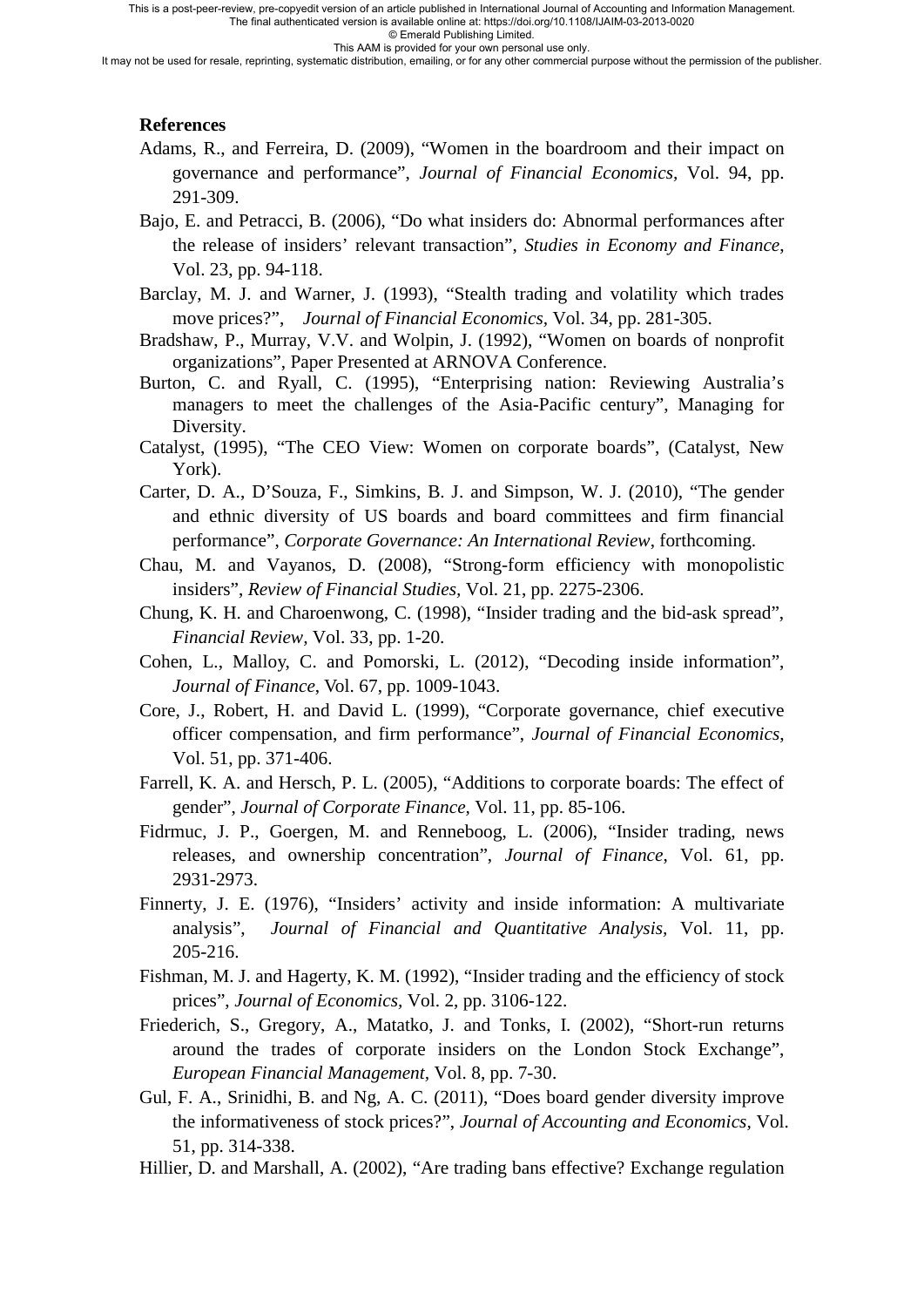© Emerald Publishing Limited.

This AAM is provided for your own personal use only.

It may not be used for resale, reprinting, systematic distribution, emailing, or for any other commercial purpose without the permission of the publisher.

and corporate insider transactions around earnings announcements", *Journal of Corporate Finance,* Vol. 8, pp. 393-410.

- Jenter, D. (2005), "Market timing and managerial portfolio decisions", *Journal of Finance,* Vol. 60, pp. 1903-1949.
- Jianakoplos, N. A. and Bernasek, A. (1998), "Are women more risk averse?", *Economic Inquiry*, Vol. 36, pp. 620–630.
- John, K. and Mishra, B. (1990), "Information content of insider trading around corporate announcements: The case of capital expenditures", *Journal of Finance,*  Vol. 45, pp. 835-854.
- Kamler, E. and Rasheed, S. (2006), "Mentoring academic women: Struggles for advancement and strategies for change", *Research and Practice in Social Sciences,* Vol. 2, pp. 1-15.
- Klenke, K. (2003), "Gender influences in decision-making processes in top management teams", *Management Decisions*, Vol. 41, pp. 1024-1034.
- Korczak, A. and Lasfer, M. (2007), "Foreign shareholder activism and insider trading before material news announcements", *Cass Business School Working Paper*.
- Lau, D. C. and Murnigham, J. K. (1998), "Demographic diversity and faultlines: The compositional dynamics of organizational groups", *Academy of Management Review,* Vol. 23, pp. 325-340.
- Lakonishok, J. and Lee, I. (2001), "Are insiders' trades informative?", *Review of Financial Studies,* Vol. 14, pp. 79-112.
- MacKinlay, A. (1997), "Event studies in economics and finance", *Journal of Economic Literature*, Vol. 35, pp. 13-39.
- Mavin, S. (2008), "Queen bees, wannabees, and afraid to bees: No more "best enemies" for women in management?", *British Journal of Management,* Vol. 19, pp. 75-84.
- McInerney-Lacombe, N., Bilimoria, D. and Salipante, P. F. (2008), "Championing the discussion of tough issues: how women corporate directors contribute to board deliberations", *Women on Corporate Boards of Directors: International Research and Practice*.
- Nguyen, H. and Faff, R. (2006-7), "Impact of board size and board diversity on firm value: Australian evidence", *Corporate Ownership and Control*, Vol. 4, pp. 24-32.
- Ragins, B. R. and Scandura, T. A. (1997), "The way we were: Gender and the termination of mentoring relationships", *Journal of Applied Psychology*, Vol. 6, pp. 945-953.
- Rogers, J., Skinner, D. and Zechman, S. (2013), "The role of the media in disseminating insider trading news", (March 1, 2013). Chicago Booth Research Paper No. 13-34; Fama-Miller Working Paper. Available at SSRN: http://ssrn.com/abstract=2235054 or <http://dx.doi.org/10.2139/ssrn.2235054> (accessed March 28, 2013).
- Roulstone, D.T. (2003), "The relation between insider-trading restrictions and executive compensation", *Journal of Accounting Research* Vol. 41, pp. 525-551.
- Rozanov, K. (2009), "Corporate governance and insider trading", working paper, London Business School.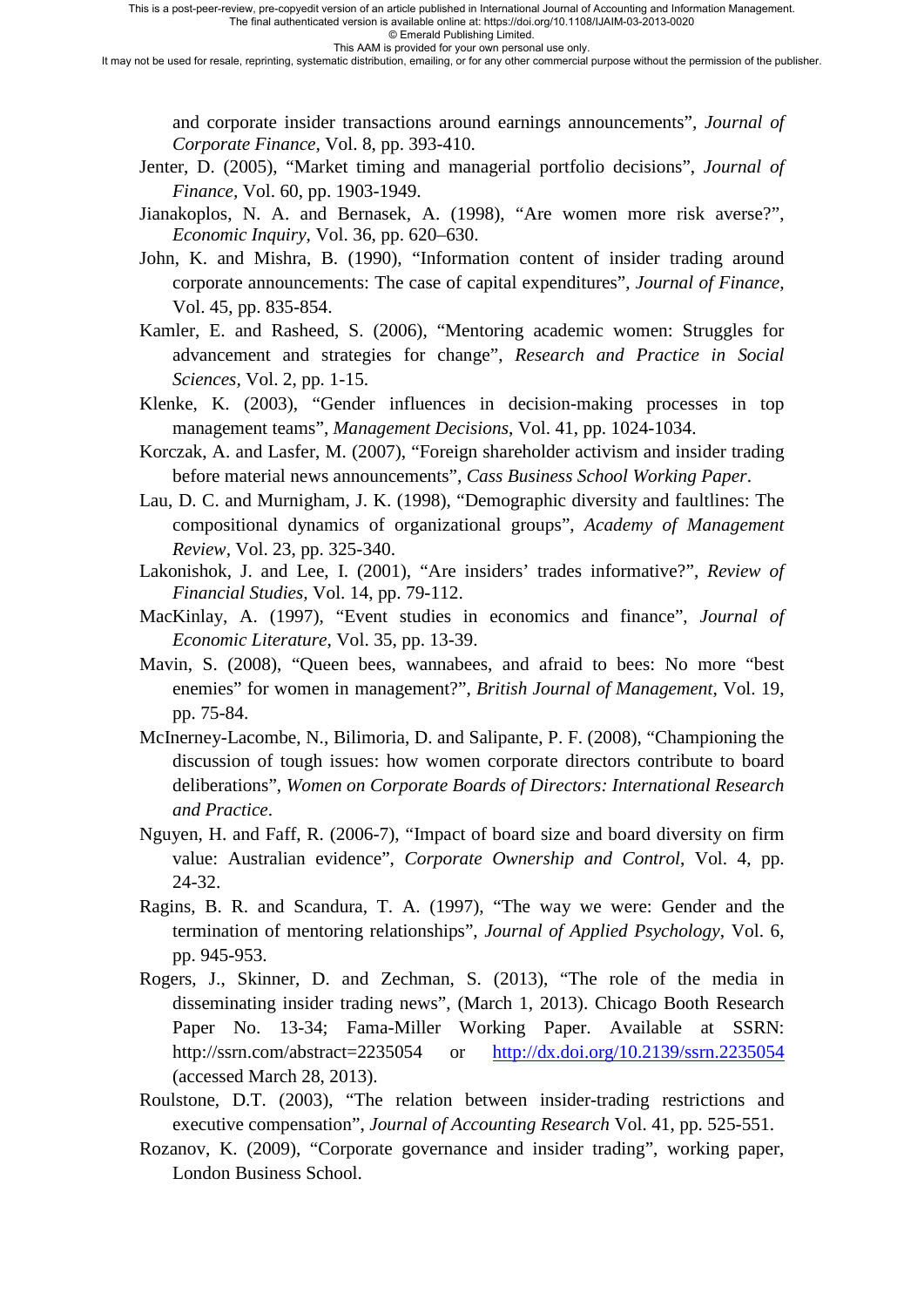© Emerald Publishing Limited. This AAM is provided for your own personal use only.

It may not be used for resale, reprinting, systematic distribution, emailing, or for any other commercial purpose without the permission of the publisher.

- Seyhun, H. N. (1986), "Insiders profits, costs of trading, and market efficiency", *Journal of Financial Economics,* Vol. 16, pp. 189-212.
- Shin, T. (2011), "The gender gap in executive compensation: The role of female directors and chief executive officers", *The Annals of the American Academy of Political and Social Science,* Vol. 639, pp. 258-278.
- Sosik, J. J. and Godshalk, V. M. (2000), "The role of gender in mentoring: Implications for diversified and homogenous mentoring relationships", *Journal of Vocational Behavior*, Vol. 57, pp. 102-122.
- Staines. G. L., Toby. E, J. and Carol, T. (1974), "The queen bee syndrome", *Psychology today,* Vol. 7, pp. 55-60.
- Trinidad, C. and Normore, A. H. (2005), "Leadership and gender: A dangerous liaison?", *Leadership & Organization Development Journal*, Vol. 26, pp. 574 – 590.
- Wang, J. (2011), "Transient institutional investors and insider trading signals", *International Journal of Accounting and Information Management*, Vol. 19, pp. 118-145.
- Zhang, G. (2001), "Regulated managerial insider trading as a mechanism to facilitate shareholder control", *Journal of Business Finance and Accounting,* Vol. 28, pp. 35-62.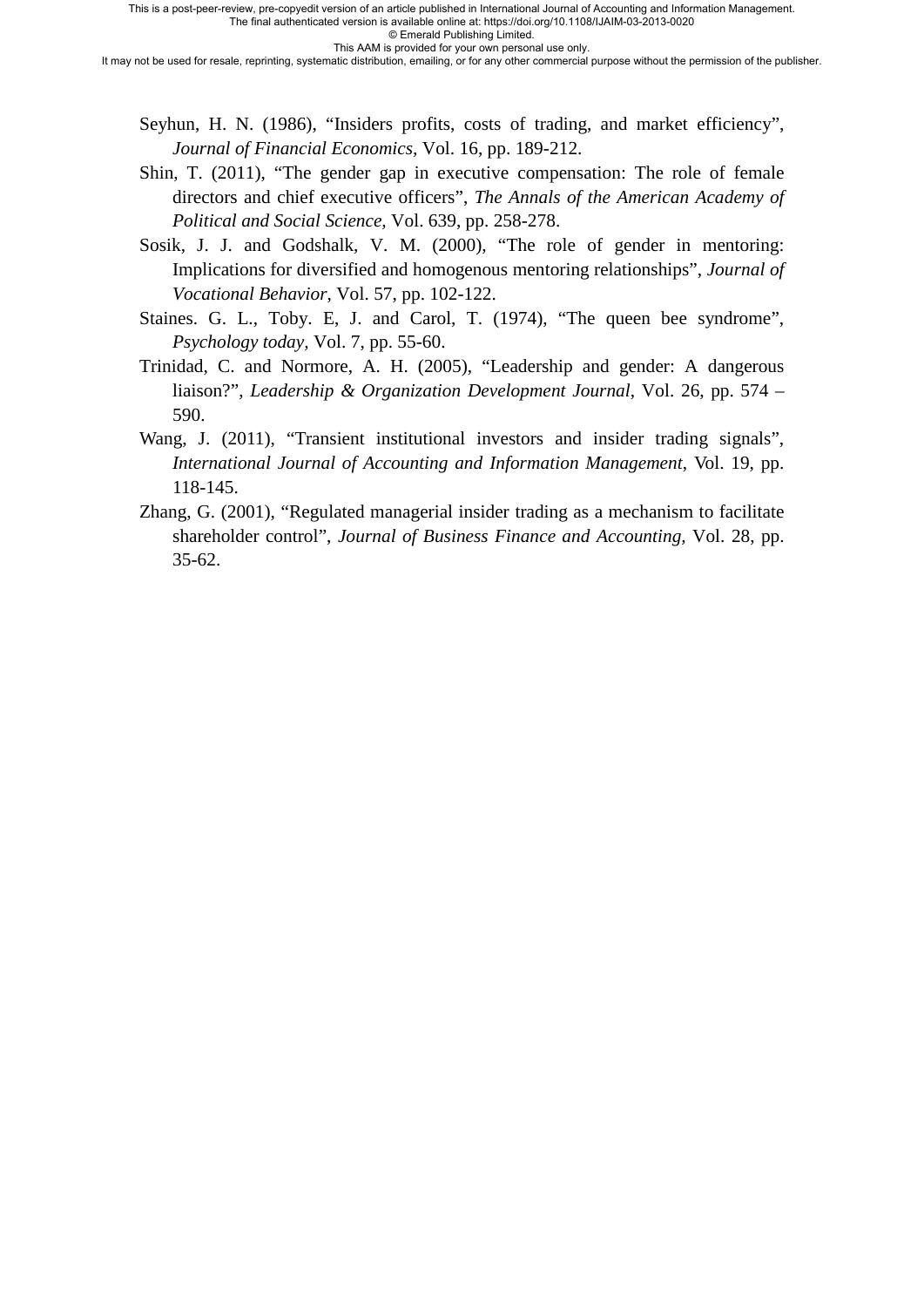This is a post-peer-review, pre-copyedit version of an article published in International Journal of Accounting and Information Management.

The final authenticated version is available online at: https://doi.org/10.1108/IJAIM-03-2013-0020 © Emerald Publishing Limited.

This AAM is provided for your own personal use only.

It may not be used for resale, reprinting, systematic distribution, emailing, or for any other commercial purpose without the permission of the publisher.

### **Table I.**

| Data filtering                                                      |                     |       |
|---------------------------------------------------------------------|---------------------|-------|
| Type of purchase transaction                                        | No. of transactions |       |
| <b>Initial Director transactions</b>                                |                     | 10043 |
| Sample exclusions                                                   |                     |       |
| Last trading date missing/NA/less than zero                         | $-212$              |       |
| Trading date missing/NA/less than zero                              | $-823$              |       |
| Number of shares less than zero                                     | $-176$              |       |
| Exercise of options, changes in capital structure and takeover bids | $-346$              |       |
| Aggregate multiple trades by same insider in same day               | $-1254$             |       |
| Final sample                                                        |                     | 7232  |
| Male Director transactions                                          |                     | 7010  |
| <b>Female Director transactions</b>                                 |                     | 222   |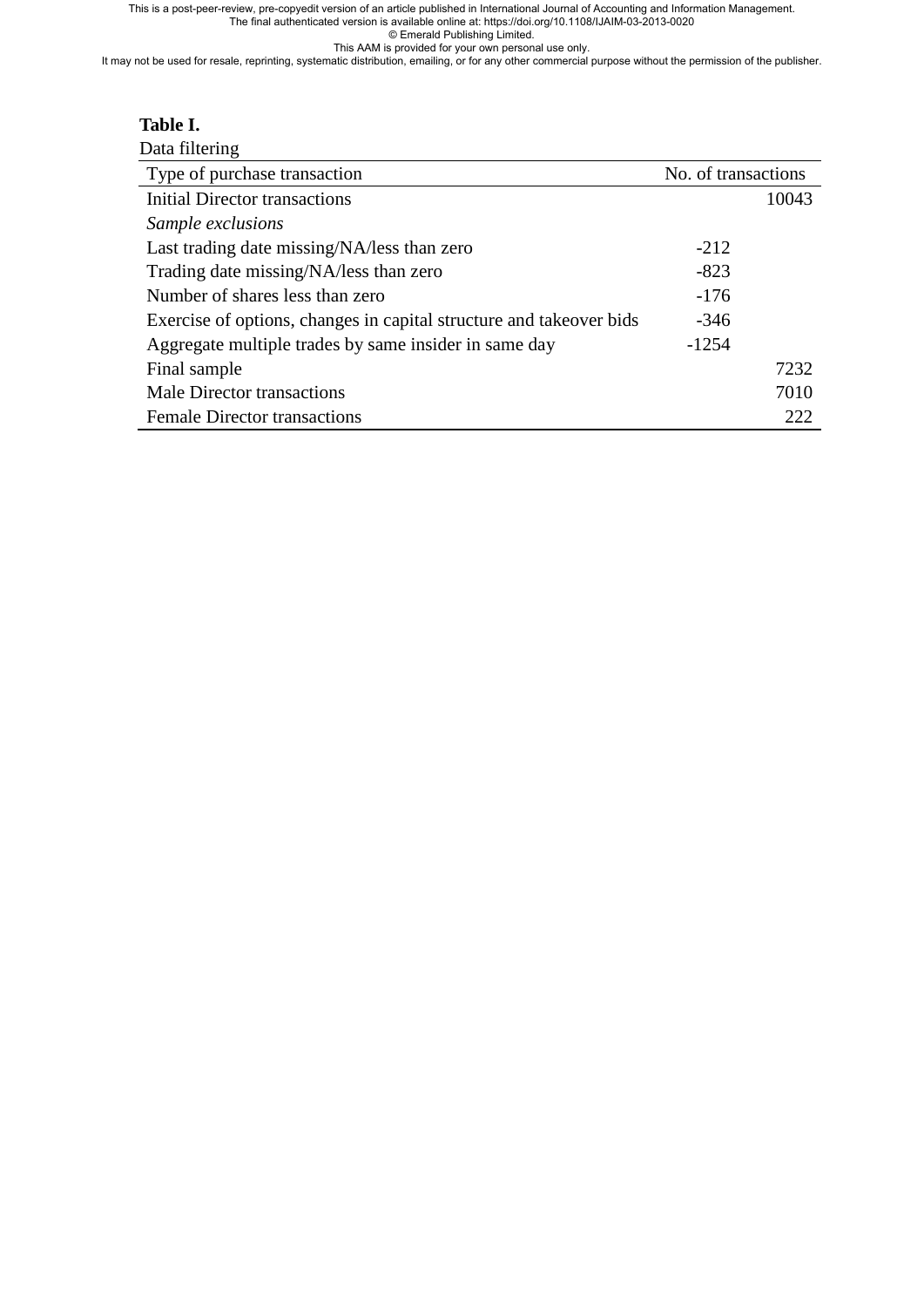This is a post-peer-review, pre-copyedit version of an article published in International Journal of Accounting and Information Management.

The final authenticated version is available online at: https://doi.org/10.1108/IJAIM-03-2013-0020

© Emerald Publishing Limited. This AAM is provided for your own personal use only.

It may not be used for resale, reprinting, systematic distribution, emailing, or for any other commercial purpose without the permission of the publisher.

### **Table II.**

#### Cumulative abnormal returns for male and female directors1

This table reports mean cumulative abnormal returns over distinct periods subsequent to the transaction event date in Panel A for 7232 director purchase transactions and in Panel B for a partitioning of 7010 male transactions and 222 female transactions, respectively. The difference in profitability of female and male directors is tested via an F-test. AR [0] refers to the mean cumulative abnormal return earned over the 1-day trading day event window, CAR [0; 4] refers to the mean cumulative abnormal return earned over a 5-day event window, and CAR [0; 9] refers to the mean cumulative abnormal return earned over a 10-day event window. Pooled and Satterthwaite t-tests are the two methods used to test the difference between male and female directors in terms of the profitability through trading on their company's stock. \*\*\*, \*\*, \* indicate statistical significance at the 1%, 5%, 10% levels, respectively (two tail test).

|                                  | AR $[0]$    |          | CAR[0;4]    |          | CAR[0;9]     |          |
|----------------------------------|-------------|----------|-------------|----------|--------------|----------|
|                                  | Mean        | p-value  | Mean        | p-value  | Mean         | p-value  |
| Panel A: Overall CARs            |             |          |             |          |              |          |
| $N =$                            | $0.0053***$ | < 0.0001 | $0.0129***$ | < 0.0001 | $0.0207$ *** | < 0.0001 |
| Panel B: Male versus Female CARs |             |          |             |          |              |          |
| male $(N=7010)$                  | $0.0052***$ | < 0.0001 | $0.0128***$ | < 0.0001 | $0.0206***$  | < 0.0001 |
| female $(N=222)$                 | $0.0072***$ | 0.0556   | 0.0145      | 0.1190   | $0.0208***$  | 0.0045   |
| test for diff                    | t-stat      | p-value  | t-stat      | p-value  | t-stat       | p-value  |
| pooled                           | 0.27        | 0.7845   | 0.14        | 0.887    | 0.01         | 0.992    |
| Satterthwaite                    | 0.51        | 0.6119   | 0.18        | 0.855    | 0.02         | 0.9784   |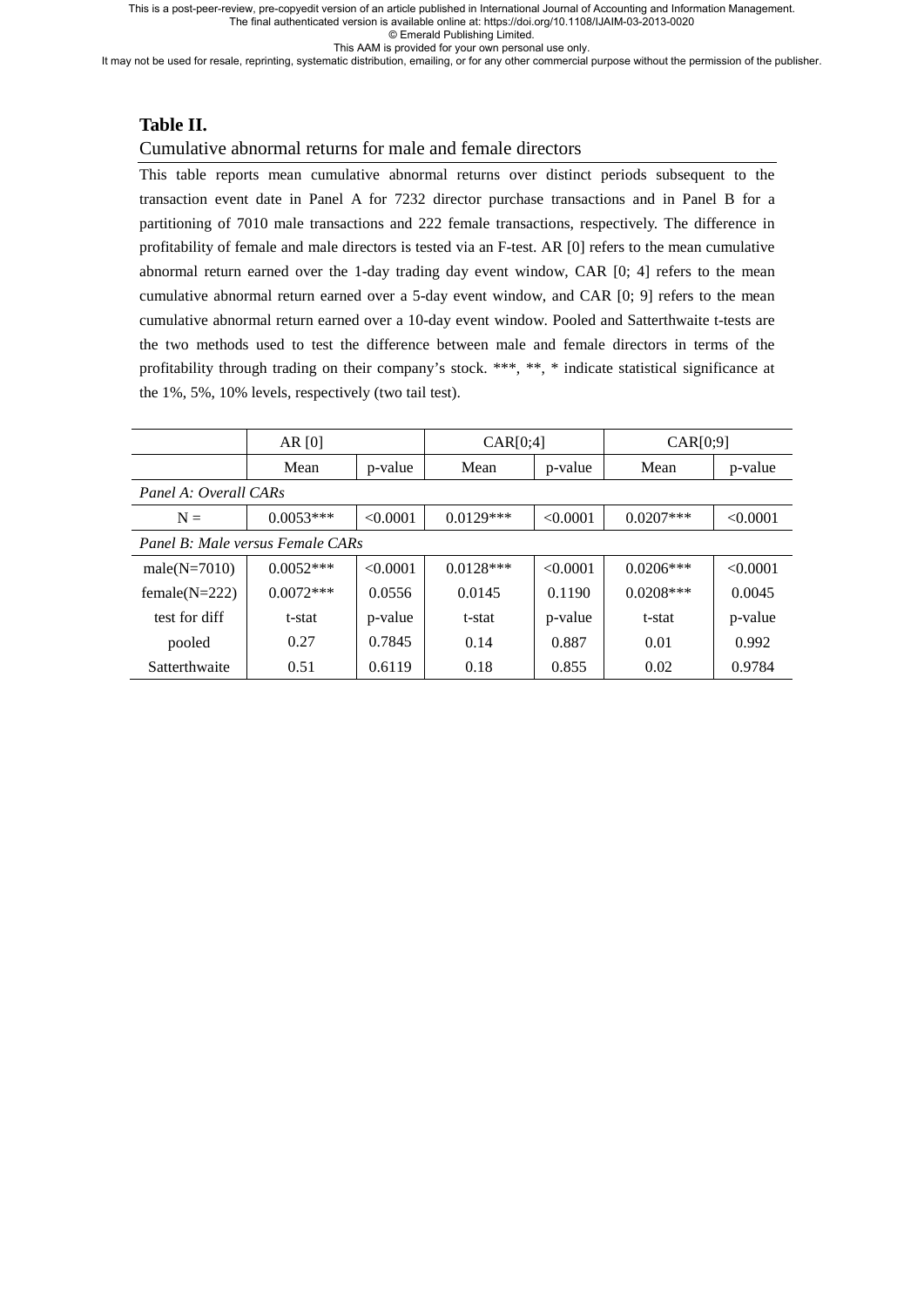© Emerald Publishing Limited.

This AAM is provided for your own personal use only.

It may not be used for resale, reprinting, systematic distribution, emailing, or for any other commercial purpose without the permission of the publisher.

#### **Table III.**

#### Influence of board gender diversity on the profitability of male director purchases

This table reports the influence of board gender diversity on the profitability of male directors. We focus on director transactions where there is at least one female sitting on the board, which restricts our sample size to 1,895 director transactions. The dependent variable is CAR [0; 5], which is the cumulative abnormal return of male directors over 5 days post trading date. *Num\_fem* is the number of female directors sitting on the board for each firm. *Prior* is the ratio of insider ownership to total number of shares on issue when the transaction occurs. *Mag\_own* is the magnitude of changes in director's ownership for each transaction. *Rel own* is the magnitude of changes in director's ownership, scaled by director's ownership prior to transaction. *Logsize* is the logarithm of annual market capitalization. *M\_B* is the ratio of market capitalization to book value of equity. *GFC* is a dummy variable = 1 if the transaction falls between December 2007 and June 2009, otherwise 0. *ROE* is return on equity. *INSIDE* is a dummy variable  $=1$  if the director is an inside director of the firm, otherwise 0. *Leverage* is the ratio of long-term debt to total assets. \*\*\*, \*\*, \* indicate statistical significance at the 1%, 5%, 10% levels, respectively (two tail test).

| Variable              | Coefficient  | t-Statistic | P-value |
|-----------------------|--------------|-------------|---------|
| $\mathcal{C}_{0}^{0}$ | 0.0392       | 1.07        | 0.2851  |
| NUM_FEM               | $-0.0102***$ | $-2.32$     | 0.0205  |
| <i>PRIOR</i>          | $-0.0515$    | $-1.37$     | 0.1695  |
| MAG_OWN               | 0.0000       | 0.52        | 0.6054  |
| REL_OWN               | 0.0001       | 0.43        | 0.6700  |
| <b>LOGSIZE</b>        | $-0.0019$    | $-0.46$     | 0.6431  |
| $M_B$                 | 0.0000       | 0.09        | 0.9303  |
| <b>GFC</b>            | $0.0208***$  | 2.94        | 0.0033  |
| <b>ROE</b>            | $-0.0002$    | $-0.03$     | 0.9788  |
| <b>INSIDE</b>         | 0.0034       | 0.51        | 0.6116  |
| <b>LEVERAGE</b>       | $-0.0220$    | $-0.93$     | 0.3514  |
|                       |              |             |         |
| Adjusted R-squared    | 0.0062       |             |         |